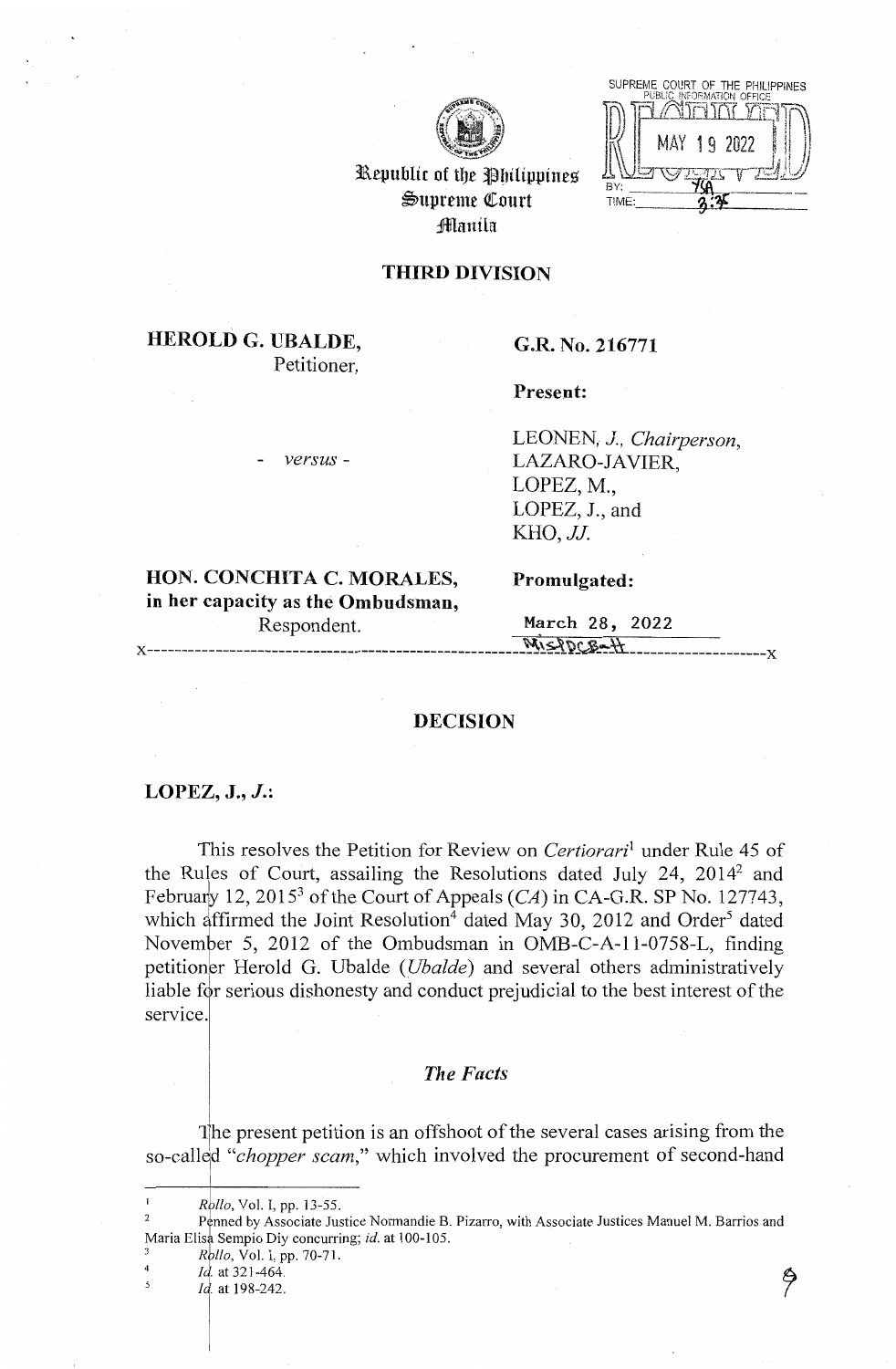light police helicopters *(LPOHs)* for use of the Philippine National Police *(PNP).* At the time material to the case, Ubalde was the Director of the PNP Legal Services. In such capacity, he became a regular member of the PNP National Headquarters Bids and Awards Committee *(NHQ-BAC).* <sup>6</sup>

The PNP, in relation to the 1st phase of its modernization program, included in its 2008 Annual Procurement Plan the purchase of three (3) LPOHs with an approved budget of  $P105,000,000.00$ . Subsequently, after several amendments, the National Police Commission *(NAPOLCOM)* issued Resolution No. 2008-2608 dated May 5, 2008, which prescribed the minimum standard technical specifications of the LPOHs, to wit:

#### I. **SPECIFICATIONS**

| Power Plant                         | : Piston                      |  |
|-------------------------------------|-------------------------------|--|
| Power Rating                        | $: 200$ hp (minimum)          |  |
| Speed                               | : 100 Knots (minimum)         |  |
| Range                               | : 300 miles (minimum)         |  |
| Endurance                           | : 3 Hours (minimum)           |  |
| Service Ceiling (Height Capability) | $: 14,000$ Feet (maximum)     |  |
| T/O Gross Weight                    | $: 2,600$ lbs. (maximum)      |  |
| <b>Seating Capacity</b>             | : $1$ Pilot + 3 pax (maximum) |  |
| Ventilating System                  | : Air conditioned             |  |
|                                     |                               |  |

II. **AIRCRAFT INSTRUMENTS** 

: Standard to include Directional Gyro Above Horizon with Slip Skid Indicator and Vertical Compass<sup>9</sup>

After two failed public biddings based on the prescribed specifications, the NHQ-BAC recommended that the procurement of the helicopters be made through negotiation pursuant to Section 53(a) of the Implementing Rules and Regulations-A *(IRR-A)* of Republic Act No. 9184<sup>10</sup>*(R.A. No. 9184).* 

On May 8, 2009, the PNP Negotiation Committee met with Manila Aerospace Products Trading *(MAPTRA)* Sole Proprietorship, which proposed to deliver one (1) fully-equipped and two (2) standard helicopters for Pl05,000,000.00, and BEELINE, which proposed the delivery of two (2) standard helicopters for  $\mathbb{P}119,000,000.00$ . Considering that the proposals did

 $\frac{6}{7}$  *Id.* at 101.

 $\frac{7}{8}$  *Id.* at 365.

*Rollo,* Vol. II, pp. 830-831.

<sup>&</sup>lt;sup>9</sup> *Id.* at 830. <sup>11</sup> Otherwise known as the "*Government Procurement Act.*"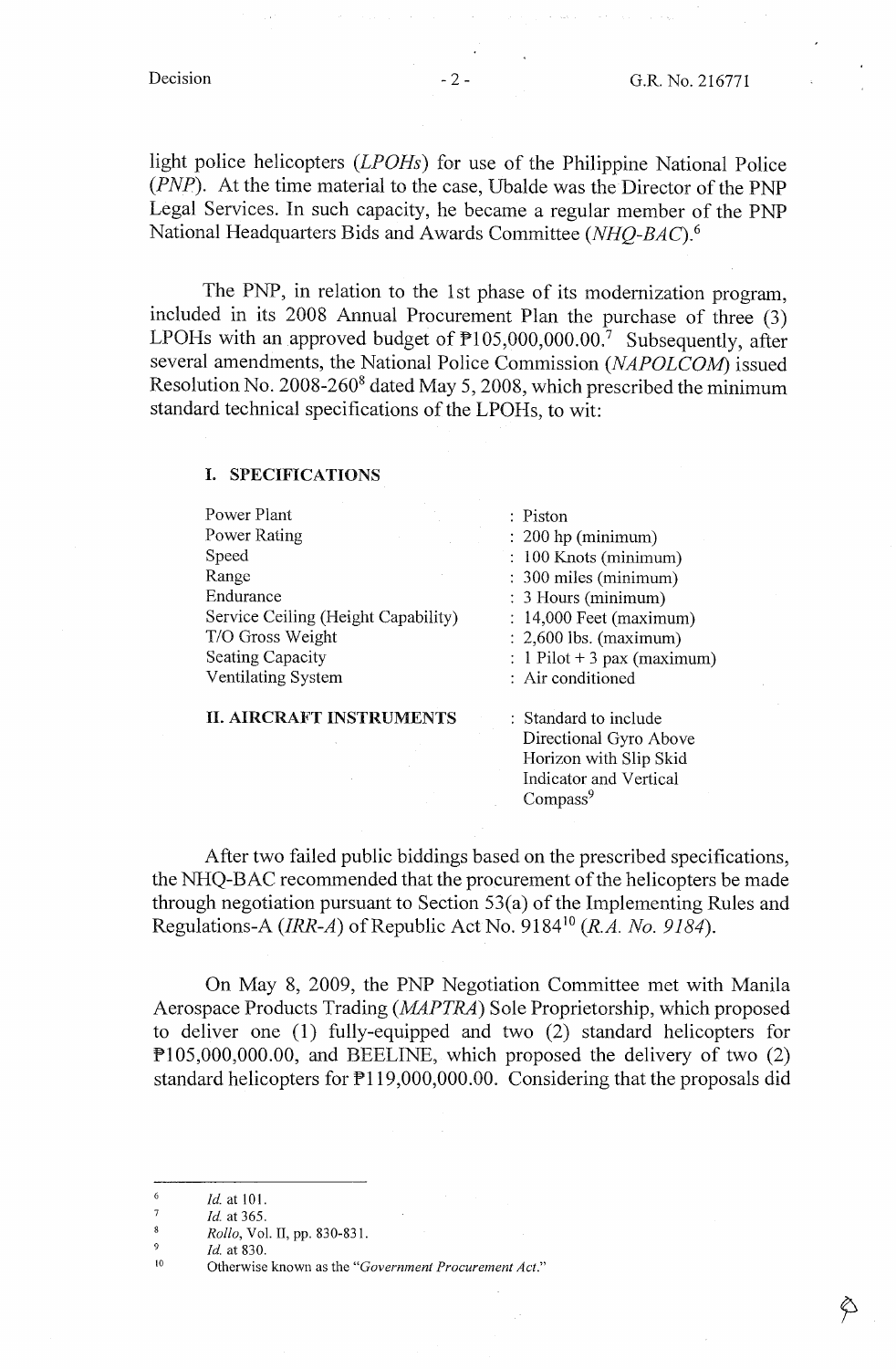not meet PNP's minimum requirement of three (3) equipped LPOHs, the negotiated procurement was declared a failure. 11

The successive failure in the biddings prompted Special Action Force *(SAF)* Director Leocadio Santiago, Jr. *(Santiago, Jr.)* to issue a Memorandum<sup>12</sup> dated May 14, 2009, requesting the procurement of at least one (1) equipped LPOH and two (2) standard LPOHs, instead of the original three (3) equipped LPOHs. The request was favorably indorsed by Police Director Luizo Tieman (PDIR *Tieman*) to the NHQ-BAC, which in turn, issued BAC Resolution No. 2009-22<sup>13</sup> dated May 29, 2009, recommending the purchase of at least one  $(1)$  equipped and two  $(2)$  standard LPOH units through negotiated procurement under Section 53(b) of IRR-A of R.A. No. 9184.

Subsequently, PDIR Tieman issued a Request for Quotation for the negotiated procurement under Section 53(b) of IRR-A of R.A. No. 9184 of one (1) fully-equipped and two (2) standard LPOHs from legally, technically, and financially competent and PhilGEPS-registered suppliers and manufacturers. 14

Meanwhile, on June 20, 2009, the Securities and Exchange Commission issued a Certificate of Incorporation<sup>15</sup> to an entity that goes by the corporate name Manila Aerospace Products Trading Corporation *(MAPTRA Corporation).* 

On June 15, 2009, a negotiation conference was held. MAPTRA Sole Proprietorship participated in the negotiations and proposed to deliver one (1) fully-equipped LPOH for P42,312,913.10 and two (2) standard LPOHs for P62,672,086.90, or a total of P104,985,000,00 for the three (3) helicopters.<sup>16</sup> The proposal was accepted by the Negotiation Committee, which stated in its Resolution No. 2009-04 that the LPOHs were consistent with the NAPOLCOM specifications; the total price was within the approved budget; and MAPTRA Sole Proprietorship was a legally, technically, and financially capable supplier of helicopters, having been engaged in the business for many years and with available and existing service facilities.<sup>17</sup> The Negotiation Committee then formally recommended the award of the contract to MAPTRA Sole Proprietorship.

- *Id.* at 371.
- 15 *Id.*
- 16 *Id.* at 372.
- 17 *Id.* at 374.

(19) 영화 (19).<br>기타

II *Rollo,* Vol. I, p. 370.

<sup>12</sup>  13 *Rollo,* Vol. II, p. 834.

<sup>14</sup>  *Rollo,* Vol. I, pp. 370-371.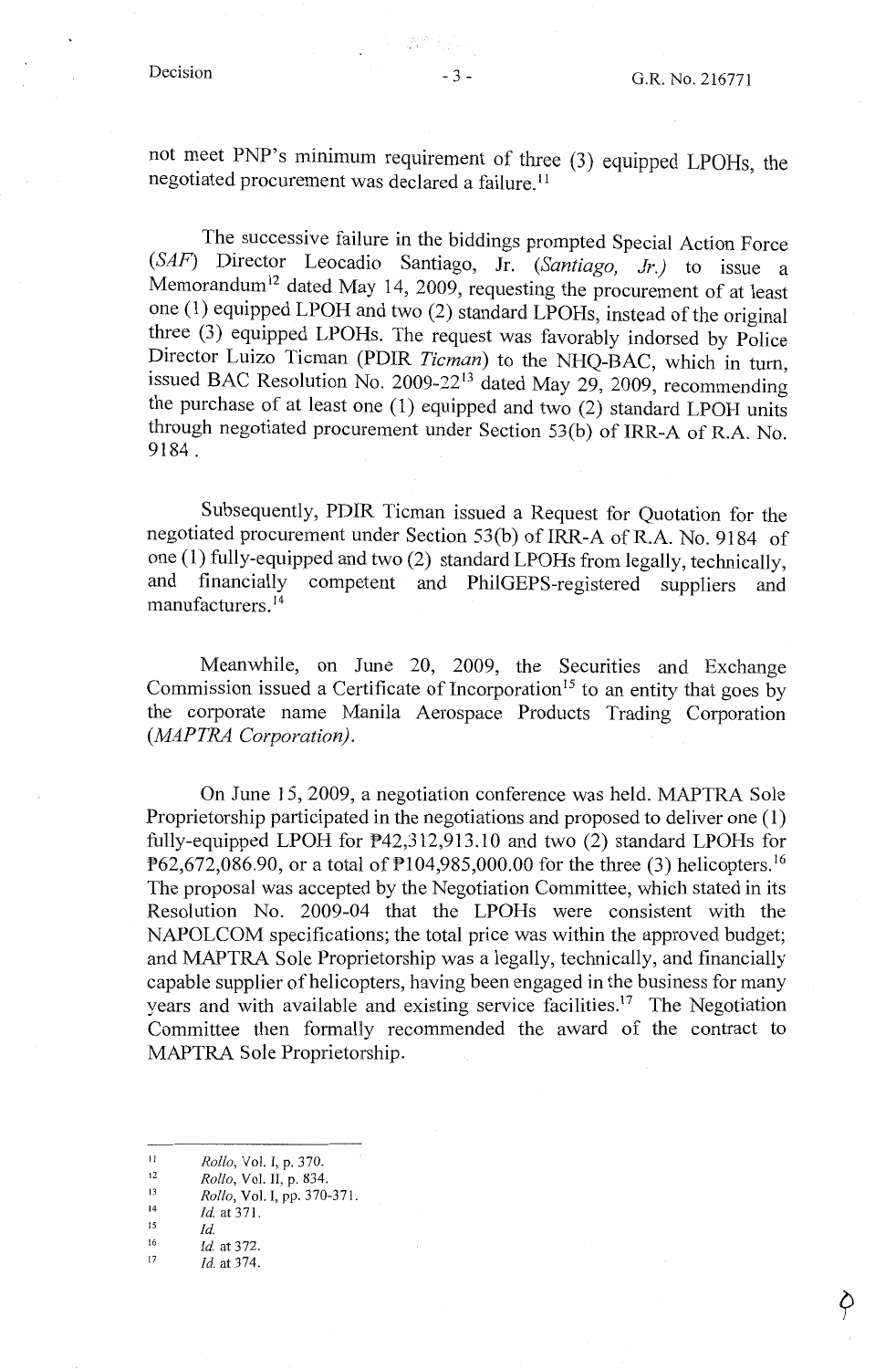On July 9, 2009, the NHQ-BAC issued Resolution No. 2009-36,<sup>18</sup> which affirmed the Negotiation Committee's recommendation to recommend to the PNP Chief the award of the supply contract to MAPTRA Sole Proprietorship. PNP Chief Jesus Verzosa *(Versoza)* subsequently approved the Resolution.<sup>19</sup>

As a result, the PNP, represented by PDIR Tieman, and MAPTRA Corporation entered into a Supply Contract<sup>20</sup> dated July 23, 2009 *(Supply Contract}.* MAPTRA Corporation obligated itself to deliver to the PNP brand new units of one ( 1) fully-equipped and two (2) standard LPOHs, in exchange for the contract sum of P104,985,000.00. Under the supply contract, the parties agreed that full payment shall be made through a disbursement voucher after the final acceptance of the units, and that partial payment for partial delivery is not allowed.<sup>21</sup> On August 4, 2009, Hilario B. De Vera, President and Managing Head of MAPTRA Sole Proprietorship, executed a Certification under oath stating that the three (3) LPOHs subject of the Supply Contract are brand new, and that his statement is being made as part of the post-qualification requirements of MAPTRA Sole Proprietorship.<sup>22</sup>

Consequently, Versoza issued Purchase Order No. 0(M)220909-0l 7, ordering MAPTRA Sole Proprietorship to deliver the three (3) LPOHs to the PNP.23 On September 24, 2009, MAPTRA Sole Proprietorship delivered two (2) units of R44 Standard LPOHs to the PNP.24

After the delivery of the LPOHs, the Weapons Tactics and Communications Division ( *WTCD)* of the Directorate for Research and Development of the PNP was tasked to inspect and examine the two (2) delivered units to see if they conformed to the PNP's specifications. Subsequently, the WTCD issued Report No. T-2009-04-A, which stated that the method used for the inspection of the two (2) R44 Raven 1 LPOHs was "Visual and Functional." The WTCD made a table comparing the required specifications *vis-a-vis* those of what was actually delivered, with remarks on whether the prescribed specifications were met. The table showed that the delivered LPOHs conformed with most of the required specifications. With respect to the three-hour endurance requirement, however, the WTCD stated that there was no available data to compare the specifications required with what was delivered. The WTCD also noted that the delivered units were not air-conditioned, contrary to what was prescribed by the NAPOLCOM. It

- 20 21 *Rollo,* Vol. II, pp. 867-871.
- 22 *Rollo,* Vol. I, pp. 375-376.
- 23 *Id.* at 376.
- 24 *Id.* at 377.
- *Id.* at 378.

<sup>18</sup>  *Rollo,* Vol. II, pp. 839-840.

<sup>19</sup>  *Rollo,* Vol. I, p. 375.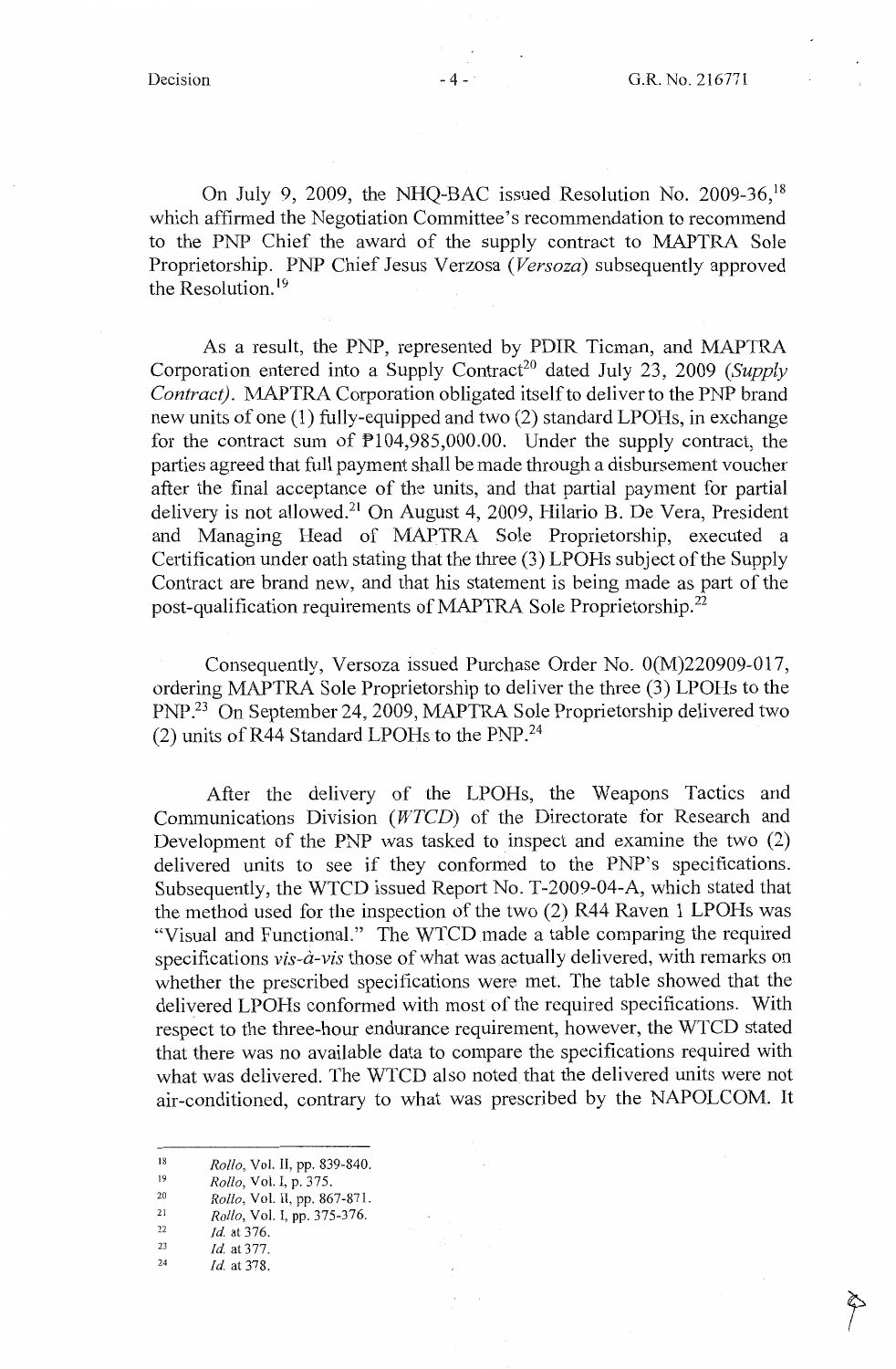remarked that the ventilating system of the delivered units were that of a standard helicopter.<sup>25</sup>

On November 9, 2009, the NHQ-BAC issued Resolution No. 2009- 70,26 recommending the amendment of the supply contract to allow partial payment to MAPTRA Sole Proprietorship for partial delivery. Versoza approved the resolution. Subsequently, the PNP Inspection and Acceptance Committee *(PNP-IAC)* issued Resolution No. IAC-09-045 stating that the delivered units conformed with the NAPOLCOM specifications and passed the criteria indicated in WTCD Report No. T-2009-04-A.<sup>27</sup>

Consequently, the PNP paid MAPTRA Corporation the amount of P49,680,401.80. After the remaining one (1) equipped LPOH was delivered and accepted by the PNP-IAC, the PNP again paid MAPTRA Corporation the amount of P49,680,401.80.28

On November 5, 2011, the Field Investigation Office (FJO) of the Ombudsman filed criminal and administrative complaints against Ubalde and other high-ranking government officials for alleged anomaly and irregularities surrounding the sale of the LPOHs to the PNP. The complaint alleged that the sale caused undue injury to the government of around P34,000,000.00 and gave unwarranted benefits to certain individuals. According to the complaint, the irregularity attending the sale could not have been possible without the cooperation of and mutual help among NAPOLCOM and PNP personnel and officials, including Ubalde.29

In its Joint Resolution<sup>30</sup> dated May 30, 2012, the Ombudsman found Ubalde and several others guilty of serious dishonesty and conduct prejudicial to the best interest of the service, and imposed upon them the penalty of dismissal from service, with forfeiture of retirement benefits and perpetual disqualification to hold public office.<sup>31</sup> The Ombudsman held:

Applying now the foregoing criteria to the present case, there exist[s] *substantial* evidence to show that respondents Santiago, Jr., Ubalde, Villafuerte, Loreto, Saligumba, Antonio, Piano, Gongona, Paatan, Lukban, Recometa, Gaspar, Padojinog, and Dy, while in the exercise of their respective public duties and functions as participants to the questioned PNP procurement, conspired with each other to falsify documents, skirt procedures, circumvent rules, and defraud the government of millions of pesos in order to ultimately ensure the unwarranted benefit and pecuniary

<sup>25</sup>  *Id* at 378-383.

<sup>26</sup>  27 *Id.* at 383-384.

<sup>28</sup>  *Id.* at 384-385.

<sup>29</sup>  *Id.* at 385-386.

<sup>30</sup>  *Id.* at 326. *Id* at 321-464.

<sup>31</sup> 

*Id.* at 463.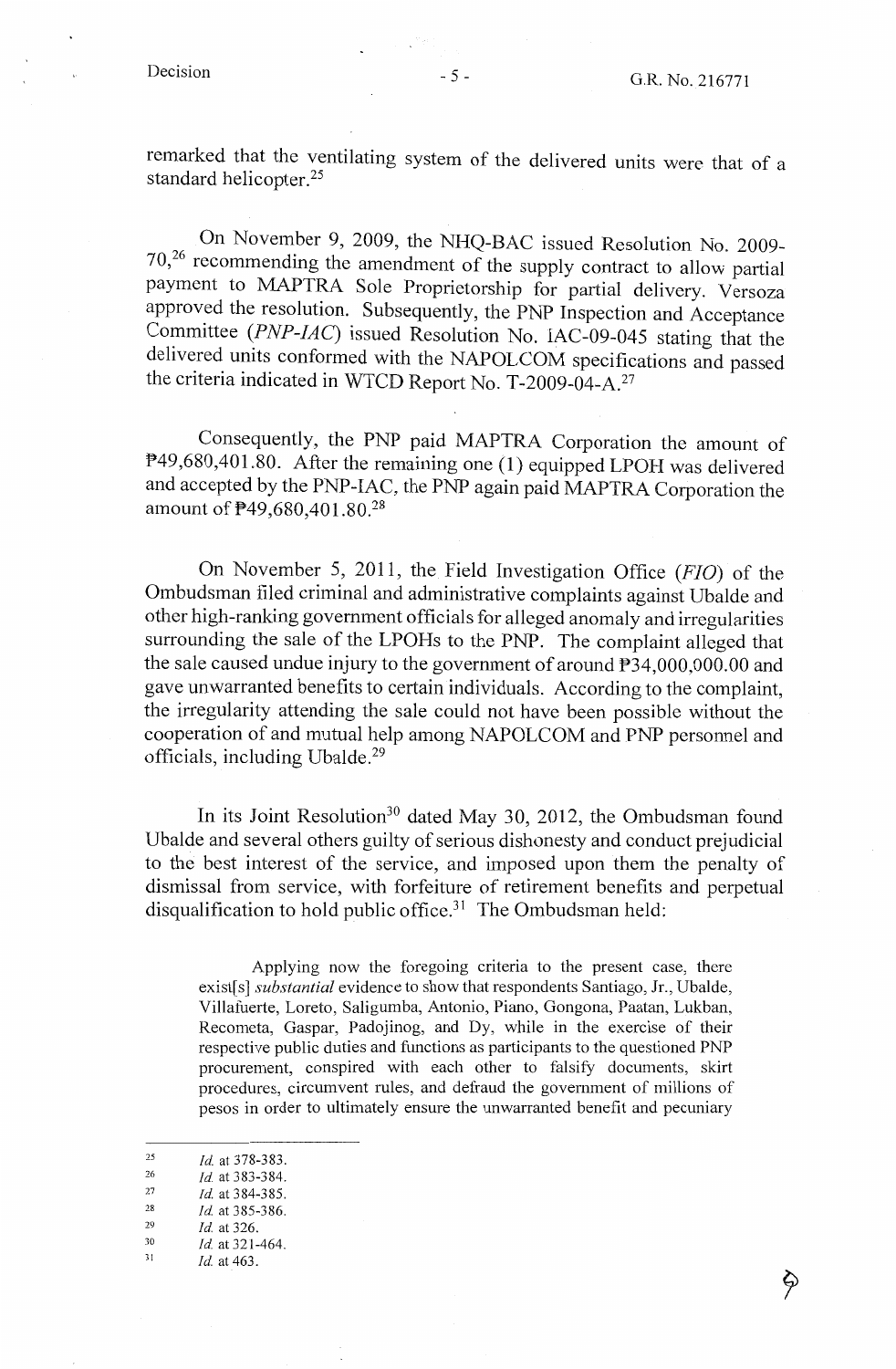♦

gain in favor of private respondents [D]e Vera, MAPTRA, and FG [Arroyo]. These unlawful acts, as exhaustively discussed earlier, certainly constitute *serious* dishonesty and conduct prejudicial to the best interest of the service in that it caused severe pecuniary damage and prejudice to the government. Its immense debilitating effect on the government service certainly deserves the curtailment of respondents' privilege to continue holding public office.<sup>32</sup>

Ubalde filed a Motion for Reconsideration, which the Ombudsman denied in its Order<sup>33</sup> dated November 5, 2012.

Aggrieved, Ubalde filed a petition for review before the CA. In its Resolution<sup>34</sup> dated July 24, 2014, the CA denied the appeal and affirmed the Ombudsman's ruling.

The CA found that the following factual findings of the Ombudsman were supported by substantial evidence: (1) MAPTRA Corporation was ineligible and not qualified to supply LPOHs because (a) its primary and secondary purposes were only to sell aircraft parts and spare parts and aircraft maintenance and repair, respectively, and not to directly sell new helicopters; (b) its only similar contract with the PNP was only worth Pl5,295,000.00, or below the law's requirement of at least 50% of the approved budget for the contract to be subject of bidding; (c) MAPTRA Corporation's net financial contracting capacity was negative; (d) it did not submit a commitment from a licensed bank extending to it a credit line and a cash deposit certificate in the amount of at least 10% of the approved budget for the contract; and (2) the LOPHs delivered by MAPTRA Corporation did not meet the standards prescribed by the NAPOLCOM. <sup>35</sup>

The CA then affirmed the Ombudsman's holding that Ubalde, along with the other members of the NHQ-BAC, had the duty to ensure that MAPTRA Corporation is a legally, technically, and financially capable supplier of LPOHs.<sup>36</sup> With respect to Ubalde, for his failure to perform this duty, the CA found him guilty of serious dishonesty and conduct prejudicial to the best interest of the service.

The CA denied Ubalde's motion for reconsideration in its Resolution<sup>37</sup> dated February 12, 2015.

- 35 *id.* at 102-103.
- 36 *Id.* at 104.

<sup>32</sup>  *Id.* at 457-458. (Italics in the original)

<sup>33</sup>  *Id.* at 198-242.

<sup>34</sup>  *Id.* at 101-105.

<sup>37</sup>  *Id.* at 6-7.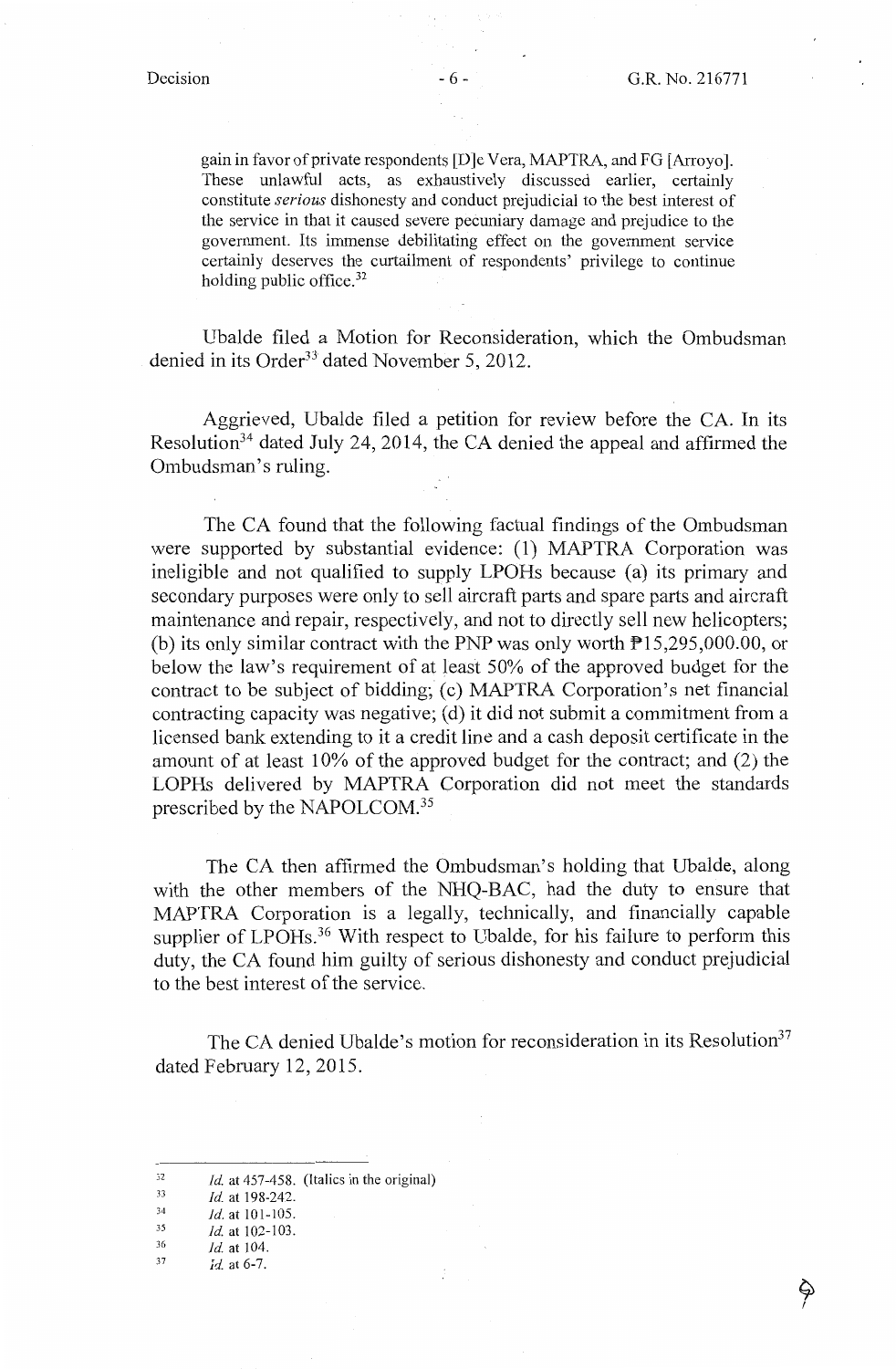# Hence, this Petition.

Ubalde argues that the mere signing of NHQ-BAC Resolution No. 2009-36, affirming the recommendation of the Negotiation Committee to award the contract to MAPTRA Sole Proprietorship, cannot amount to serious dishonesty and conduct prejudicial to the best interest of the service.<sup>38</sup>

Ubalde avers that he only relied on the determination made by the Negotiation Committee that MAPTRA Sole Proprietorship is a legally, technically, and financially capable supplier of helicopters. He refers to the affidavit executed by PDIR Tieman, in his capacity as the Chairman of the Negotiation Committee and Vice-Chairman of the NHQ-BAC, stating that the documents submitted by MAPTRA Sole Proprietorship were checked thoroughly by the BAC Legal and Technical Working Group *(BAC Legal-TWG)* which in tum, found the same to be in order and conforming with the requirements of the Negotiation Committee.<sup>39</sup> He insists that following the doctrine in *Arias v. Sandiganbayan,40* he had the right to rely on the evaluation of their subordinates or the members of the BAC Legal-TWG.<sup>41</sup>

Ubalde further argues that contrary to the finding of the Ombudsman, the eligibility requirements under Sections  $23.11.1(2)$  and  $23.11.1(3)$  of the IRR-A ofR.A. No. 9184 do not apply in negotiated procurement by reason of emergency. 42

In its Comment<sup>43</sup> dated August 10, 2015, the Ombudsman, through the Office of the Solicitor General, counters that only substantial evidence is required to sustain a finding of administrative liability.<sup>44</sup> In the case of Ubalde, he did not faithfully comply with his duty as a member of the NHQ-BAC when he affirmed the recommendation of the Negotiation Committee to award the contract to MAPTRA Sole Proprietorship, an entity which was clearly ineligible and unqualified to supply the PNP with LPOHs.45 Contrary to Ubalde's assertion, negotiated procurement does not dispense with the requirement that the supplier be technically, legally, and financially capable.<sup>46</sup>

<sup>38</sup> Id. at 29.<br>
259 Phil. 794 (1989).<br>
40 259 Phil. 794 (1989).<br>
41 Rollo, Vol. I, p. 38.<br>
42 Id. at 31.<br>
43 Rollo, Vol. II, pp. 886-912.<br>
44 Id. at 904.<br>
Id. at 905.<br>
14 Id. at 905.<br>
14 Id. at 910.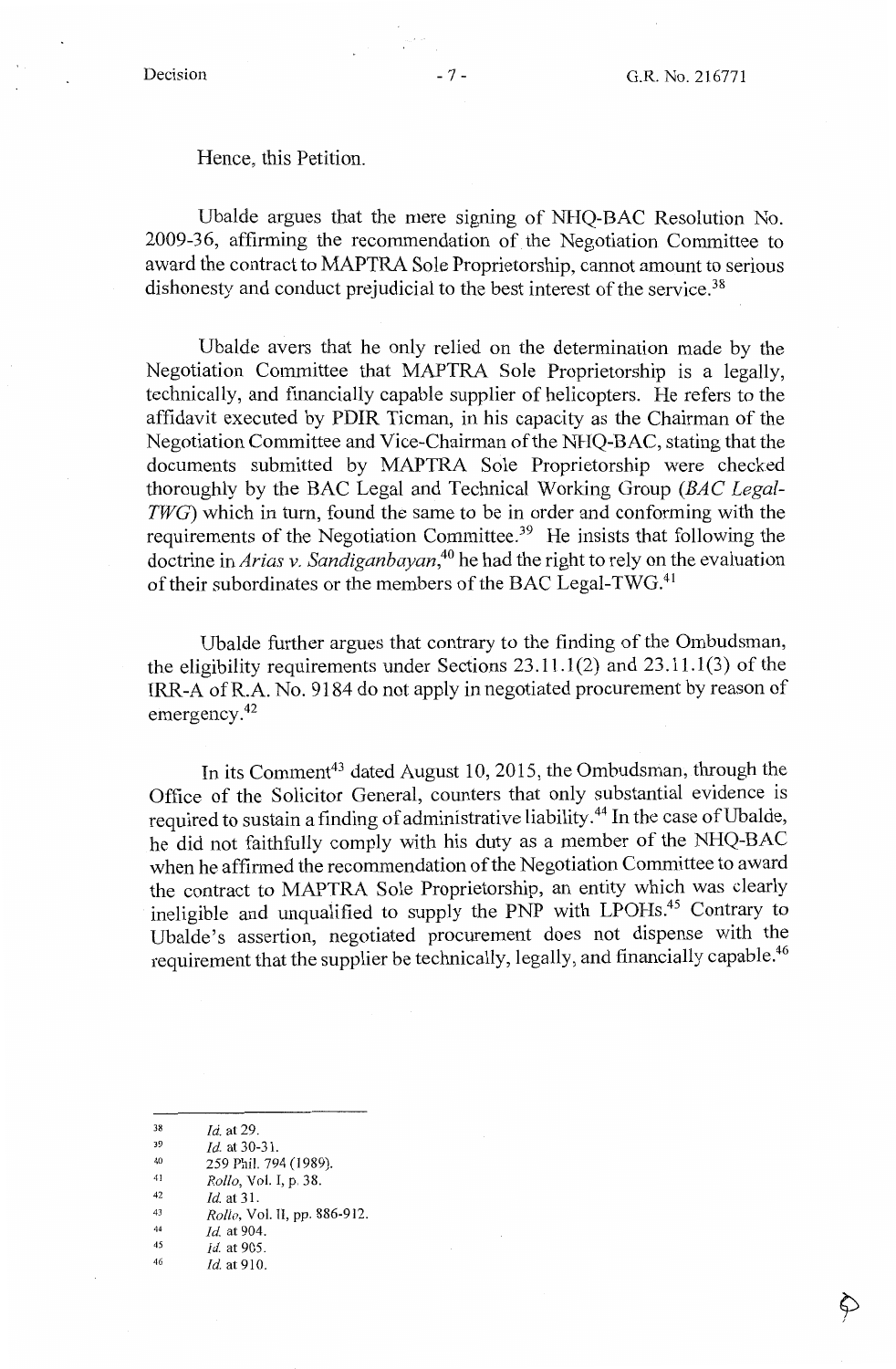### *Issue*

The sole issue for this Court's resolution is whether the Court of Appeals erred in finding Ubalde administratively liable for serious dishonesty and conduct prejudicial to the best interest of service.

#### *The Court's Ruling*

The petition lacks merit.

It is well settled that only questions of law may be entertained in a petition for review on *certiorari* under Rule 45 of the Rules of Court. The Court, not being a trier of facts, is not required to calibrate and weigh the evidence on record all over again.<sup>47</sup> Findings of fact of the Ombudsman, when affirmed by the CA, as in this case, are conclusive and binding on this Court.<sup>48</sup> While there are recognized exceptions<sup>49</sup> to this rule, none of them apply to the present case.

In administrative cases, the quantum of proof required to sustain a finding of guilt is only substantial evidence. 50 Substantial evidence has been defined as "such relevant evidence which a reasonable mind might accept as adequate to support a conclusion, even if other minds equally reasonable might conceivably opine differently."<sup>51</sup> Indeed, "the standard of substantial evidence is satisfied when there is reasonable ground to believe that respondent is responsible for the misconduct complained of, even if such evidence might not be overwhelming or even preponderant."<sup>52</sup>

<sup>&</sup>lt;sup>47</sup> See *Diaz v. Office of the Ombudsman*, 834 Phil. 735, 742 (2018).<br><sup>48</sup> *Fajardo v. Office the Ombudsman*, 693 Phil. 269, 281 (2012).<br><sup>49</sup> (1) when the conclusion is a finding grounded entirely on speculations. surmis when the inference made is manifestly absurd, mistaken or impossible; (3) when there is grave abuse of discretion in the appreciation of facts; {4) when the judgment is premised on a misapprehension of facts; (5) when the findings of fact are conflicting; (6) when the CA, in making its findings, went beyond the issues of the case, and the same are contrary to the admissions of both appellants and appellees;  $(7)$  when the findings of fact of the CA are at variance with those of the trial court, in which case this Court has to review the evidence in order to arrive at the correct findings based on the record;  $(8)$  when the findings of fact are conclusions without citation of specific evidence on which they are based; (9) when the facts set forth in the petition as well as in the petitioner's main and reply briefs are not disputed by respondents; (10) when the findings of fact of the CA are premised on the supposed absence of evidence and are contradicted by the evidence on record; and (11) when the trial court has overlooked certain material facts and circumstances which, if taken into account, would alter the result of the case in that they would introduce an element of reasonable doubt entitling the accused to acquittal. *[Napoles v. Office of the Ombudsman (Visayas)*, 620 Phil. 690, 695-696 (2009), citing *Nombrefia v. People*, 542 Phil. 355 (2007).

*<sup>(</sup>Visayas),* 620 Phil. 690, 695-696 (2009), citing *Nombrefia v. People,* 542 Phil. 355 (2007).] 50 *Office of the Ombudsman v. Castro,* 7 59 Phil. 68, 77 (2015), citing *GS/S v. Mayordomo,* 665 Phil.

<sup>131 (2011).&</sup>lt;br><sup>51</sup> *Loreño v. Office of the Ombudsman*, G.R. No. 242901, September 14, 2020, citing *Fajardo v.*<br>*Corral*, 813 Phil. 149 (2017).

*Lim v. P/S Insp. Fuentes, 820 Phil. 344, 359 (2017).*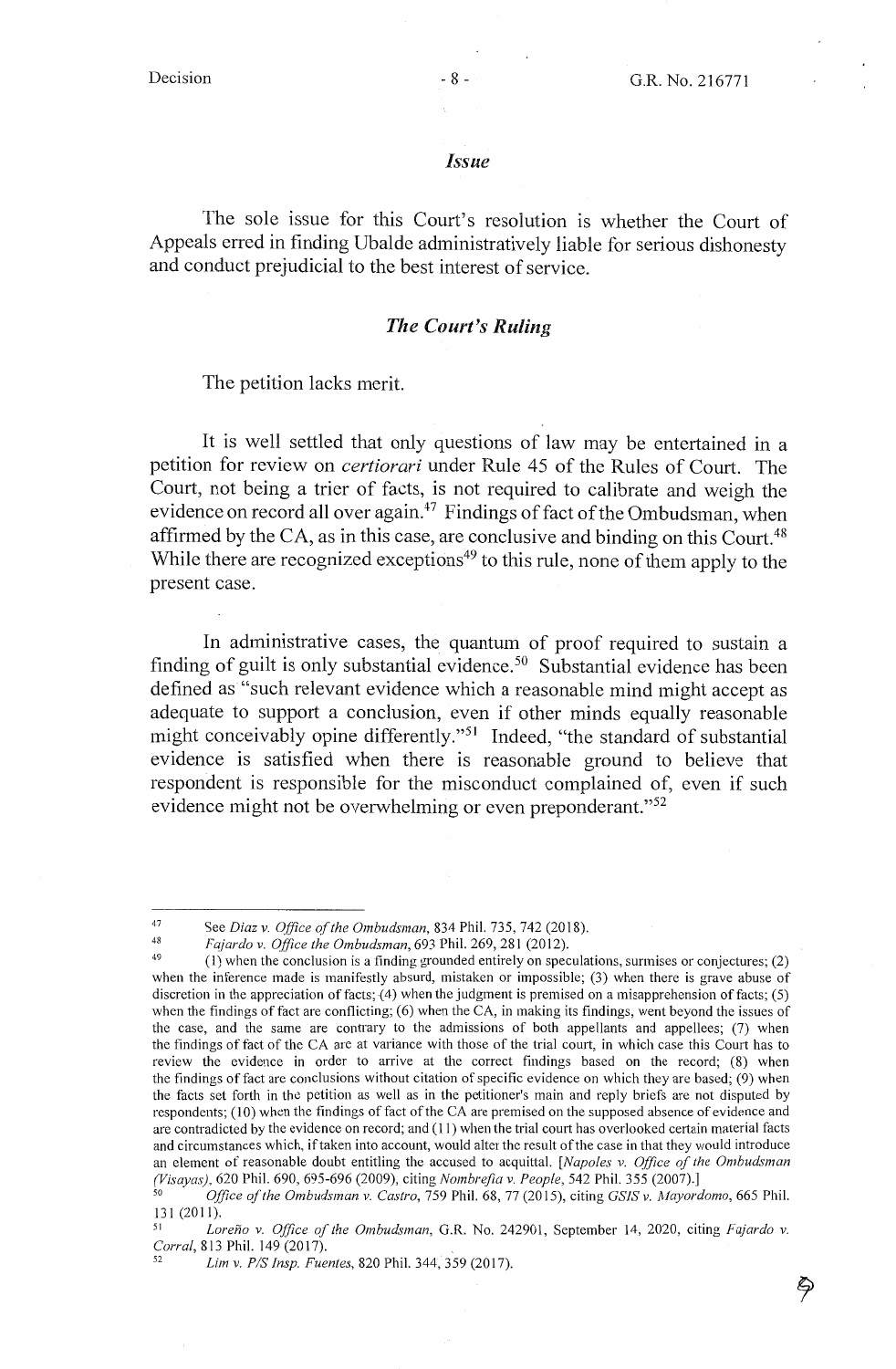In the present case, this Court is convinced that there is substantial evidence to hold Ubalde administratively liable for his acts relating to the purchase of the LPOHs by the PNP.

Both the Ombudsman and the CA found that Ubalde, as a member of the NHQ-BAC, approved the recommendation of the Negotiation Committee to award the contract to procure the LPOHs to MAPTRA Sole Proprietorship despite a clear showing that the latter is not a technically, legally, and financially capable supplier. Particularly, the Ombudsman found that MAPTRA Sole Proprietorship did not comply with the eligibility requirements under Sections  $23.11.1(2)$  and  $23.11.1(3)$  of IRR-A, which state:

23 .11. *Eligibility Criteria* 

23 .11.1. For the procurement of goods:

**xxxx** 

**2. The prospective bidder must have an experience of having completed within the period specified in the IAEB concerned a single contract that is similar to the contract to the bid, and whose value, adjusted to current prices using the wholesale consumer price index, must be at least fifty percent (50%) of the approved budget for the contract to be bid.** 

However, (a) when failure of bidding has resulted because no single bidder has complied with the said requirement; or (b) imposing the same will likely result to a monopoly that will defeat the purpose of public bidding, the procuring entity, in lieu of the above, may instead require the following:

- a) The prospective bidder should have completed at least three similar contracts and the aggregate contract amounts should be equivalent to at least fifty percent (50%) of the ABC of the project to be bid;
- b) The largest of these similar contracts must be equivalent to at least twenty-five percent (25%) of the ABC of the project to be bid; and
- c) The business/company of the prospective bidder willing to participate in the bidding has been in existence for at least three (3) consecutive years prior to the advertisement and/or posting of the IAEB.

For this purpose, the similar contracts mentioned under  $2(a)$  and 2(b) above must have been completed within the period specified in the Invitation to Apply for Eligibility and to Bid. The procuring entity can clarify in the bidding documents the similar projects that can be considered in the bidding.

Provided, further, that when the item/good to be procured is novel or its procurement is otherwise unprecedented or is unusual, and compliance to the requirement on a largest single similar contract is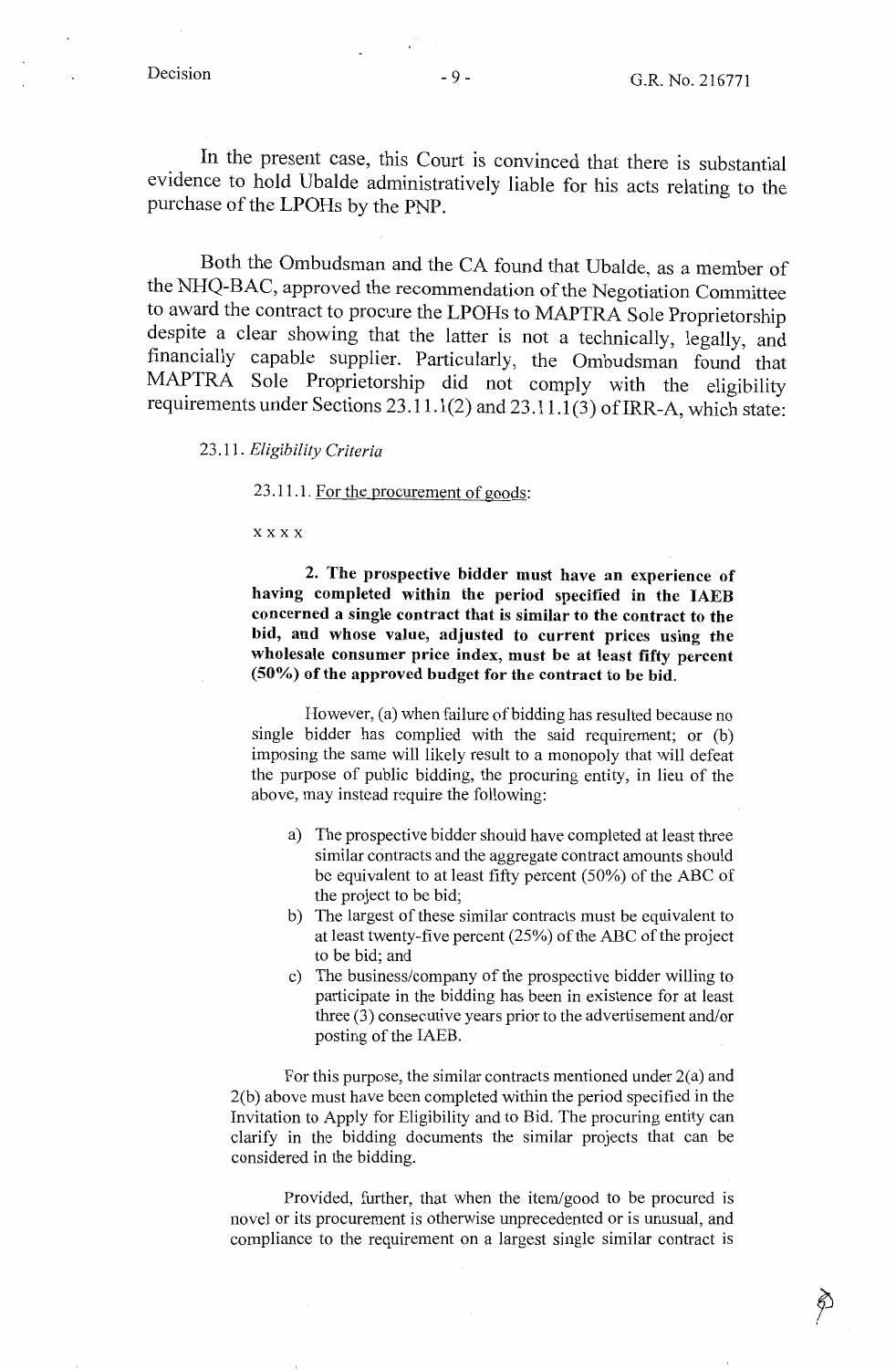impracticable, the prospective bidder will only have to comply with requirement (c) above.  $53$ 

3. **The prospective bidder must present a commitment from a licensed bank to extend to it a credit line** if **awarded the contract to be bid, or a cash deposit certificate, in an amount not lower than that set by the procuring entity in the Bidding Documents,** which shall be at least equal to ten percent (10%) of the approved budget for the contract to be bid; **or must have a NFCC at least equal to the approved budget for the contract to be bid,** calculated as follows:  $NFCC = [(Current assets minus current liabilities) (K)] minus the value$ of all outstanding projects under ongoing contracts, including awarded contracts yet to be started. Where:  $K = 10$  for a contract duration of one year or less, 15 for a contract duration of more than one year up to two years, and 20 for a contract duration of more than two years. 54

The Ombudsman found that MAPTRA Sole Proprietorship's only similar contract with the PNP was for the delivery of one (1) unit of Rotary Wing Trainer Aircraft in 2007 worth Pl5,295,000.00, or below the minimum 50% value of the approved budget of Pl 05,000,000.00 for the contract to be bid in the present case.<sup>55</sup> Moreover, MAPTRA Sole Proprietorship did not submit a commitment from a licensed bank extending to it a credit line and a cash deposit certificate in the amount of at least 10% of the approved budget for the contract. Finally, MAPTRA Sole Proprietorship's net financial contracting capacity *(NFCC)* for 2008 was a negative P4,484,280.00. <sup>56</sup>

To recall, the successive failure in the biddings and negotiation for the procurement of the planned three (3) equipped LPOHs prompted SAF Director Santiago, Jr. to request the procurement of at least one ( 1) equipped LPOH and two (2) standard LPOHs instead. According to the Memorandum dated May 14, 2009 issued by SAF Director Santiago, Jr., the SAF urgently needs the LPOHs in the conduct of their police operations, especially by those troops stationed in Jolo, Sulu, who have been deployed for more than a year without the needed air support, posing danger to their lives. The request was indorsed by PDIR Tieman to the NHQ-BAC, which then issued BAC Resolution No. 2009-22 dated May 29, 2009, recommending the purchase of at least one (1) equipped and two (2) standard LPOH units through negotiated procurement under Section 53(b) of IRR-A of R.A. No. 9184.<sup>57</sup>

<sup>53</sup> As amended by Government Procurement and Policy Board Resolution No. 004-2006 published on September 9, 2006.<br><sup>54</sup> Emphasis supplied.<br><sup>55</sup> *Rollo*, Vol. I, p. 399.<br><sup>56</sup>

<sup>56</sup>*Id.* 

<sup>57</sup>*Id.* at 370-371. IRR-A was approved by then President Gloria Macapagal-Arroyo through Memorandum Order No. 119 dated September 18, 2003 and was published on September 23, 2003 in two newspapers of general nationwide circulation. It took effect fifteen (15) days after its publication, or on October 8, 2003.

Considering that NHQ-BAC Resolution was issued on May 29, 2009, the provisions of IRR-A govern the procurement of the LPOHs in the present case.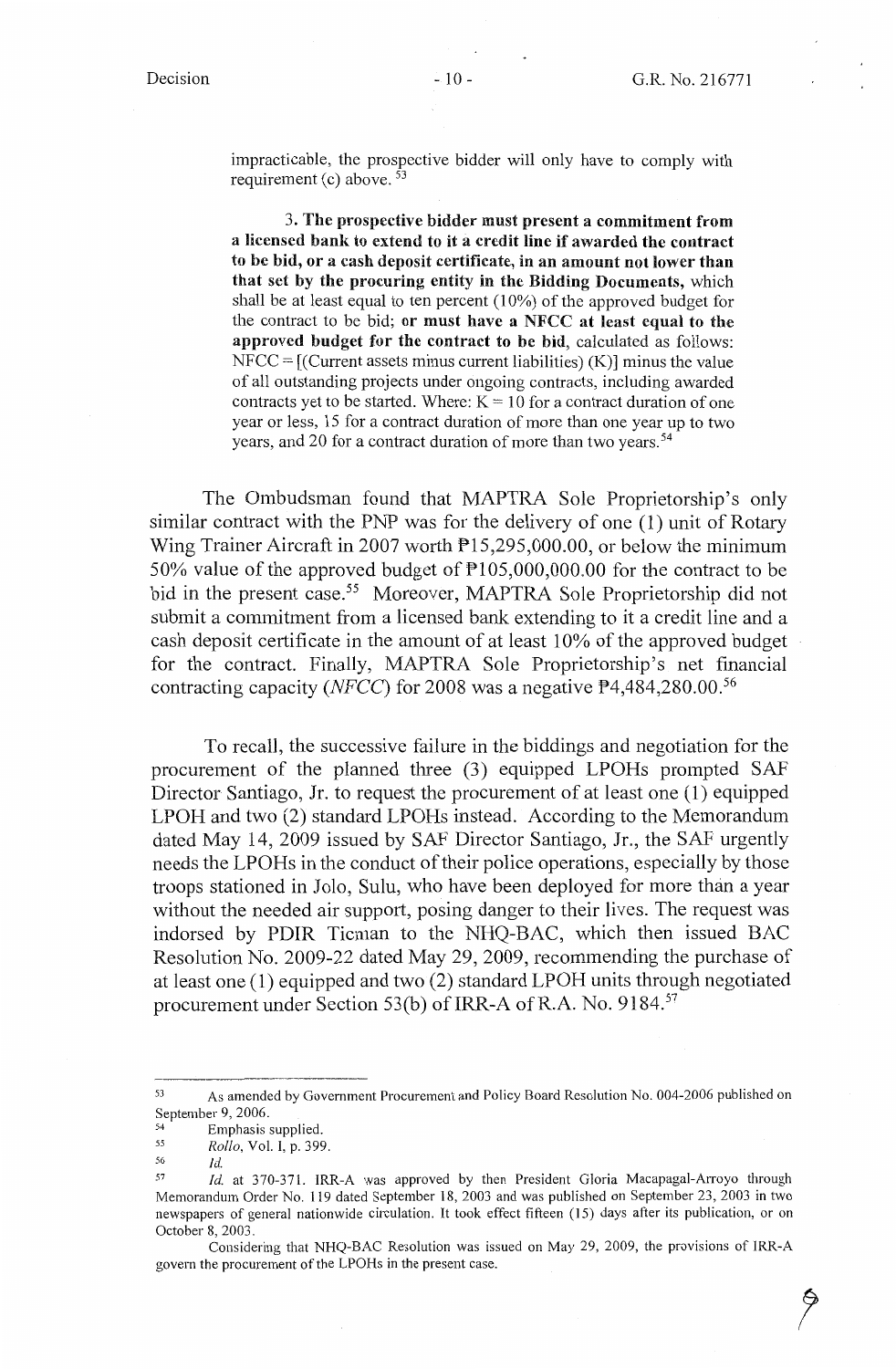$R.A.$  No. 9184 requires that all procurement be done through competitive bidding.<sup>58</sup> The rationale behind this requirement is to "ensure that" the people get maximum benefits and quality services from the contracts" and to promote "transparency in government transactions and accountability of public officers."<sup>59</sup> By way of exception, and if only to promote economy and efficiency, the law allows the procuring entity to resort to alternative methods of procurement, such as limited source bidding, direct contracting, repeat order, shopping, and negotiated procurement.<sup>60</sup>

. Negotiated procurement is a method of procurement of goods, mfrastructure projects, and consulting services, whereby the procuring entity directly negotiates a contract with a technically, legally, and financially capable supplier<sup>61</sup> in highly exceptional cases.<sup>62</sup> Under Section 53(b) of IRR-

59 (2008). *Manila International Airport Authority v. Olongapo Maintenance Services, Inc.,* 567 Phil. 255,259

60 R.A. No. 9184, Art. XVI, Sec. 48.

61

<sup>61</sup> IRR-A, Sec. 53.<br><sup>62</sup> a) Where there has been failure of public bidding for the second time as provided in Section 35 of the Act and this IRR-A;

b) In case of imminent danger to life or property during a state of calamity, or when time is of the essence arising from natural or man-made calamities or other causes where immediate action is necessary to prevent damage to or loss of life or property, or to restore vital public services, infrastructure facilities and other public utilities. In the case of infrastructure projects, the procuring entity has the option to undertake the project through negotiated procurement or by administration or, in high security risk areas, through the AFP;

c) Take-over of contracts, which have been rescinded or terminated for causes provided for in the contract and existing laws, where immediate action is necessary to prevent damage to or loss of life or property, or to restore vital public services, infrastructure facilities and other public utilities;

d) Where the subject contract is adjacent or contiguous to an on-going infrastructure project: Provided, however, That (i) the original contract is the result of a Competitive Bidding; (ii) the subject contract to be negotiated has similar or related scopes of work; (iii) it is within the contracting capacity of the contractor; (iv) the contractor uses the same prices or lower unit prices as in the original contract less mobilization cost; (v) the amount involved does not exceed the amount of the ongoing project; and (vi) the contractor has no negative slippage: Provided, further, That negotiations for the procurement are commenced before the expiry of the original contract. Whenever applicable, this principle shall also govern consultancy contracts, where the consultants have unique experience and expertise to deliver the required service;

e) Procurement of infrastructure, consulting services and goods from another agency of the Government, such as the PS-DBM, which is tasked with a centralized procurement of commonly used Goods for the government in accordance with Letters of Instruction No. 755 and Executive Order No. 359, series of 1989. For purposes of this paragraph, the term agency shall exclude GOCCs incorporated under *Batas Pambansa Big.* 168, otherwise known as the Corporation Code of the Philippines. In order to hasten project implementation, agencies which may not have the proficiency or capability to undertake a particular procurement, as determined by the head of the procuring entity concerned, may request other agencies to undertake such procurement for them, or at their option, recruit and hire consultants or procurement agents to assist them directly and/or train their staff in the management of the procurement function. The GPPB shall issue guidelines to implement this provision;

f) In the case of individual consultants hired to do work that is (i) highly technical or proprietary; or (ii) primarily confidential or policy determining, where trust and confidence are the primary consideration for the hiring of the consultant: *Provided,* however, That the term of the individual consultants shall, at the most, be on a six-month basis, renewable at the option of the appointing head of the procuring entity, but in no case shall exceed the term of the latter;

g) Upon prior approval by the President of the Philippines, and when the procurement for use by the AFP involves major defense equipment and/or defense-related consultancy services, when the expertise or capability required is not available locally, and the Secretary of National Defense has determined that the interests of the country shall be protected by negotiating directly with an agency or instrumentality of another country with which the Philippines has entered into a defense cooperation agreement or otherwise maintains diplomatic relations: *Provided,* however, That the performance by the supplier of its obligations under the

<sup>58</sup>  R.A. No. 9184, Art. IV, Sec. 10.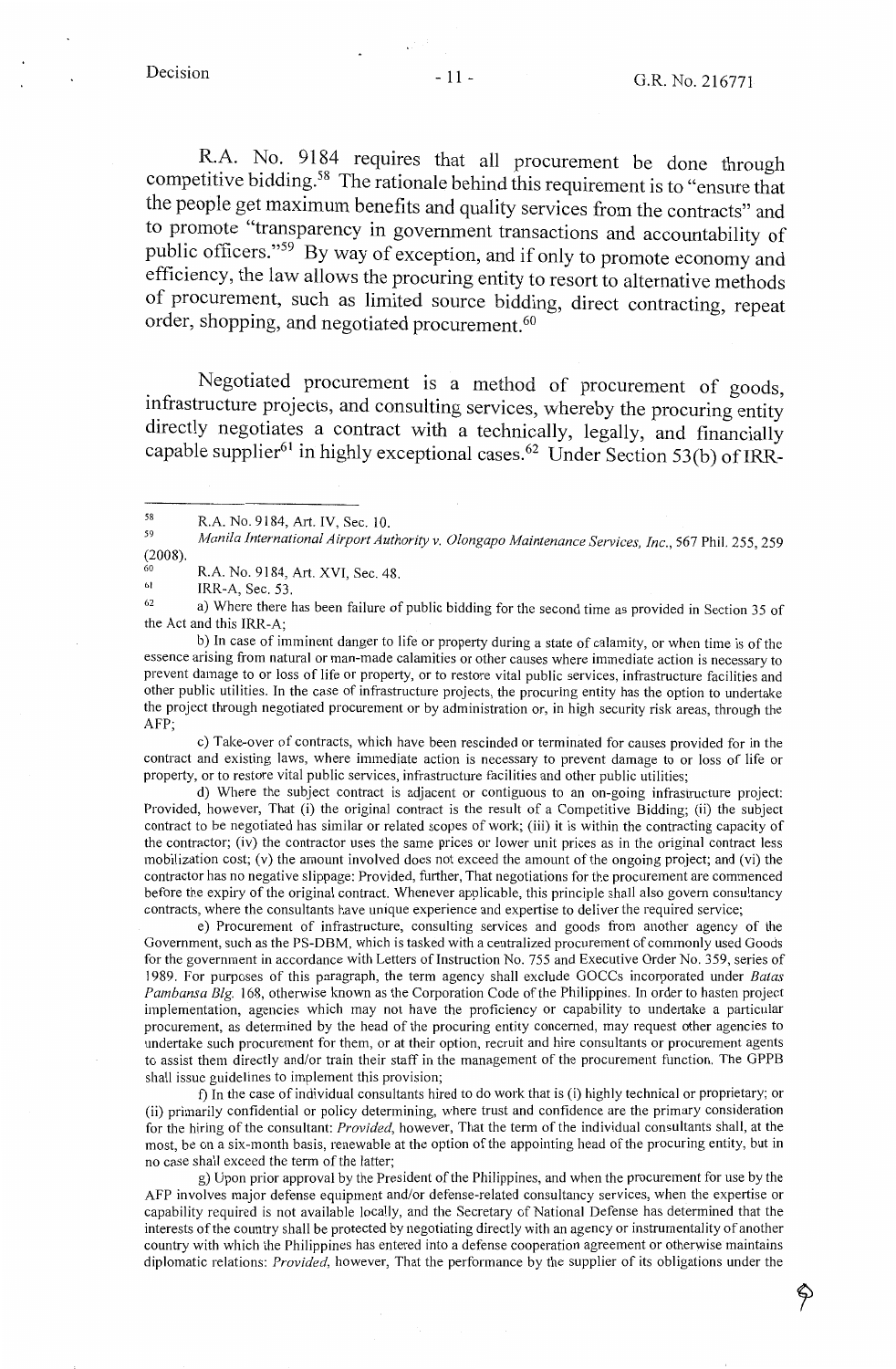A, negotiated procurement may be resorted to in cases where immediate action is necessary to prevent damage to or loss of life or property. The procurement of the LPOHs falls under this category since as explained by SAF Director Santiago, Jr., the lack of air support in their operations in Sulu are putting the lives of their troops at risk.

On this point, this Court finds that contrary to the finding of the Ombudsman, the eligibility requirements under Sections 23.11.1(2) and 23.11.1(3) are not applicable to negotiated procurement under Section 53(b) of the IRR-A.

First, Sections 23.11.1(2) and 23.11.1(3) on *Eligibility Criteria* are found under Rule VIII of the IRR-A entitled "Receipt and Opening of Bids." The opening provision of Rule VIII on the eligibility requirements for the procurement of goods and infrastructure projects provide:

23.1. **The eligibility requirements or statements shall be submitted to the BAC in the form prescribed in Section 23.6 of this IRR-A and in the Instructions to Bidders,** in a sealed eligibility envelope duly marked as such: Provided, however, That the minimum requirements provided for in this IRR-A shall be complied with. **The eligibility envelopes of prospective bidders for the procurement of goods**  shall be submitted, together with the technical and financial envelopes, on or before the deadline specified in the Instructions to Bidders, and shall be **opened on the date of the bid opening to determine eligibility of each of the prospective bidders.** The eligibility envelopes of prospective bidders for the procurement of infrastructure projects shall be submitted on or before the deadline specified in the Invitation to Apply for Eligibility and to Bid, and shall be opened before the dates of the pre-bid conference and opening to determine eligibility of prospective bidders, who shall then be allowed to acquire or purchase the relevant bidding documents from the procuring entity.<sup>63</sup>

The succeeding provisions, Sections 23.2 to 23.11, lay down the procedure, as well as the requirements, for the evaluation of prospective bidders to be considered eligible to participate in the bidding. To emphasize,

procurement contract shall be covered by a foreign government guarantee of the source country covering one hundred percent (100%) of the contract price;

h) Where the amount involved is Fifty Thousand Pesos (P50,000.00) and below; *Provided,*  however, that the procurement does not result in splitting of contracts, as provided under Section 54.1 of this IRR-A: *Provided,* further, that the procurement does not fall under Shopping in Section 52 of this IRR-A. The above amount shall be subject to the periodic review by the GPPB. For this purpose, the GPPB shall be authorized to increase or decrease the said amount in order reflect the changes in economic conditions and for other justifiable reasons; or

i) Lease of privately owned real estate for official use, subject to guidelines to be issued by the GPPB; and

j) When an appropriation law or ordinance earmarks an amount to be specifically contracted out to Non-Governmental Organizations (NGOs), the procuring entity may enter into a Memorandum of Agreement with an NGO, subject to guidelines to be issued by the GPPB. (IRR-A, Sec. 53) Emphasis supplied.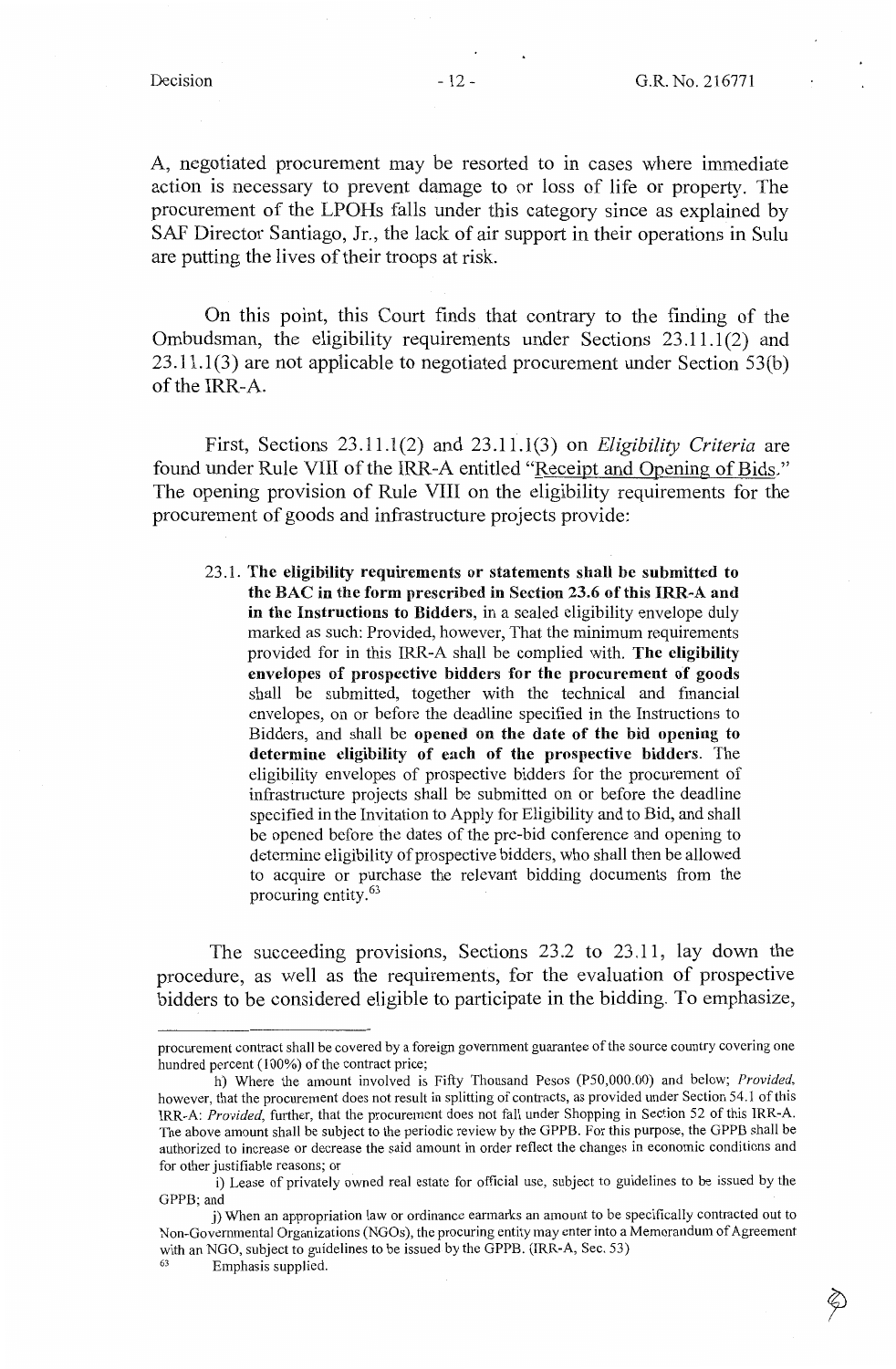eligibility screening of prospective bidders and receipt and opening of bids are part of the process for competitive bidding.64 In competitive bidding, several interested parties are invited to participate and be subject to qualification. This is in contrast with negotiated procurement where the procuring entity is allowed to *directly negotiate* with prospective suppliers.

Clearly, the provisions under Section 23 of the IRR-A are intended to apply only to the procurement of goods and services through *bidding process,*  and not to the procurement of goods and services through negotiated procurement, which dispenses with the requirement of open, public, and competitive bidding.<sup>65</sup> Indeed, requiring a prospective supplier to comply with the extensive list of eligibility requirements under  $23.11.1(2)$  and  $23.11.1(3)$  will render nugatory the purpose for which the alternative modes of procurement is premised, that is to promote efficiency and economy. Applying the eligibility criteria to the negotiated procurement in this case will virtually eliminate the difference between a competitive or public bidding and an alternative mode of procurement  $-$  an incongruous situation which the law did not intend.

At any rate, the inapplicability of the eligibility requirements under Sections 23.11.1(2) and 23.11.1(3) of the IRR-A does not mean that in cases where the alternative modes of procurement are justified, the procuring entity is left without any standard or criteria provided by law. R.A. No. 9184 mandates that in all cases of alternative modes of procurement, the procuring entity shall ensure the most advantageous price for the government.<sup>66</sup> In *De Guzman v. Office of the Ombudsman,* 67 this Court also ruled that particular requirements are applicable to all types of procurement activity, including alternative modes of procurement, such as: (a) the conduct of a preprocurement and pre-bid conferences; (b) the presence of observers during the entire bidding process; and  $(c)$  the publication of and/or posting of the Invitation to Apply for Eligibility and to Bid (IAEB).<sup>68</sup>

With respect to negotiated procurement particularly, the law requires that the procuring entity directly negotiate with a *technically, legally, and financially capable supplier.*<sup>69</sup> Under Section 54.2(d) of the IRR-A, which

68 *Id.* at 694.

<sup>64</sup> R.A. No. 9184, Art. I, Sec. 5(e) provides:

SECTION 5. *Definition of Terms.* — For purposes of this Act, the following terms or words and phrases shall mean or be understood as follows:

<sup>(</sup>e) *Competitive Bidding* — refers to a method of procurement which is open to participation by any interested party and which consists of the following processes: advertisement, pre-bid conference, eligibility screening of prospective bidders, receipt and opening of bids, evaluation of bids, post-qualification, and award of contract, the specific requirements and mechanics of which shall be defined in the IRR to be promulgated under this Act.<br> *De Guzman v. Office of the Ombudsman*, 821 Phil. 681, 691 (2007).<br>
<sup>66</sup> R.A. No. 9184, Art. XVI, Sec. 48.<br>
<sup>67</sup> Sunta pote 65

*Supra* note 65.

<sup>69</sup>  R.A. No. 9184, Art. XVI, Sec. 48(e).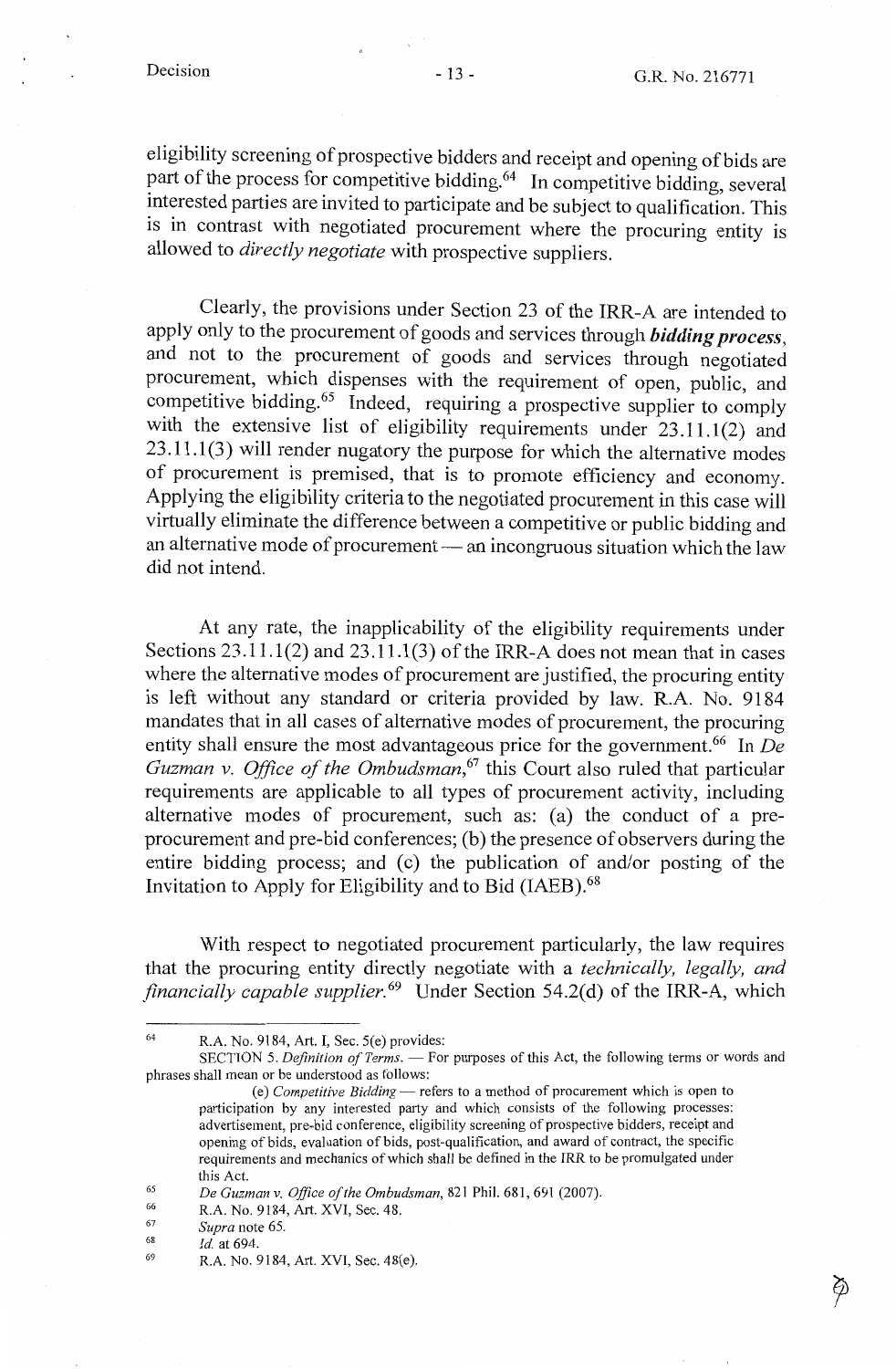provides for additional terms and conditions for the use of negotiated procurement in cases of imminent danger to life or property under Section 53(b ), it is also provided that the negotiation shall be made with *a previous supplier of good standing,* thus:

54.2. In addition to the specific terms, conditions, limitations and restrictions on the application of each of the alternative methods specified in Sections 48 to 53 of this IRR-A, the following shall also apply:

xxxx

d) For item (b) of Section 53 of the Act and this IRR-A, **the negotiation shall be made with a previous supplier, contractor or consultant of good standing of the procuring entity concerned,** or a supplier, contractor or consultant of good standing situated within the vicinity where the calamity or emergency occurred. The award of contract shall be posted at the G-EPS website, website of the procuring entity, if any, and in conspicuous place within the premises of the procuring entity. <sup>70</sup>

In this regard, this Court finds that MAPTRA Sole Proprietorship/Corporation is not a technically, legally, and financially capable supplier nor a previous supplier of good standing based on the following undisputed facts found by the Ombudsman:

*First,* the NHQ-BAC affirmed the Negotiation Committee's recommendation to recommend to the PNP Chief the award of the contract to MAPTRA Sole Proprietorship, the entity actively engaged during the negotiation conference on June 15, 2009. The party to the Supply Contract, however, was eventually MAPTRA Corporation, which was issued a Certificate of Incorporation only on June 10, 2009. In the Articles of Incorporation of MAPTRA Corporation, it states that its primary purpose is for the "sale of aircraft parts and spare parts," while its secondary purpose is for "aircraft maintenance and repair of aircraft engine" only.<sup>71</sup> There is no evidence that MAPTRA Corporation is also authorized to engage in the sale of helicopters. In fact, the documents submitted by MAPTRA Sole Proprietorship disclose that it had so far supplied only one (1) unit of helicopter, while the rest of its transactions involved the sale of spare parts and maintenance, *viz.:* 

<sup>70</sup> As amended by Government Procurement and Policy Board Resolution No. 004-2006 pu4, blished on September 9, 2006. (Emphasis supplied.) 71 *Rollo,* Vol. I, p. 400.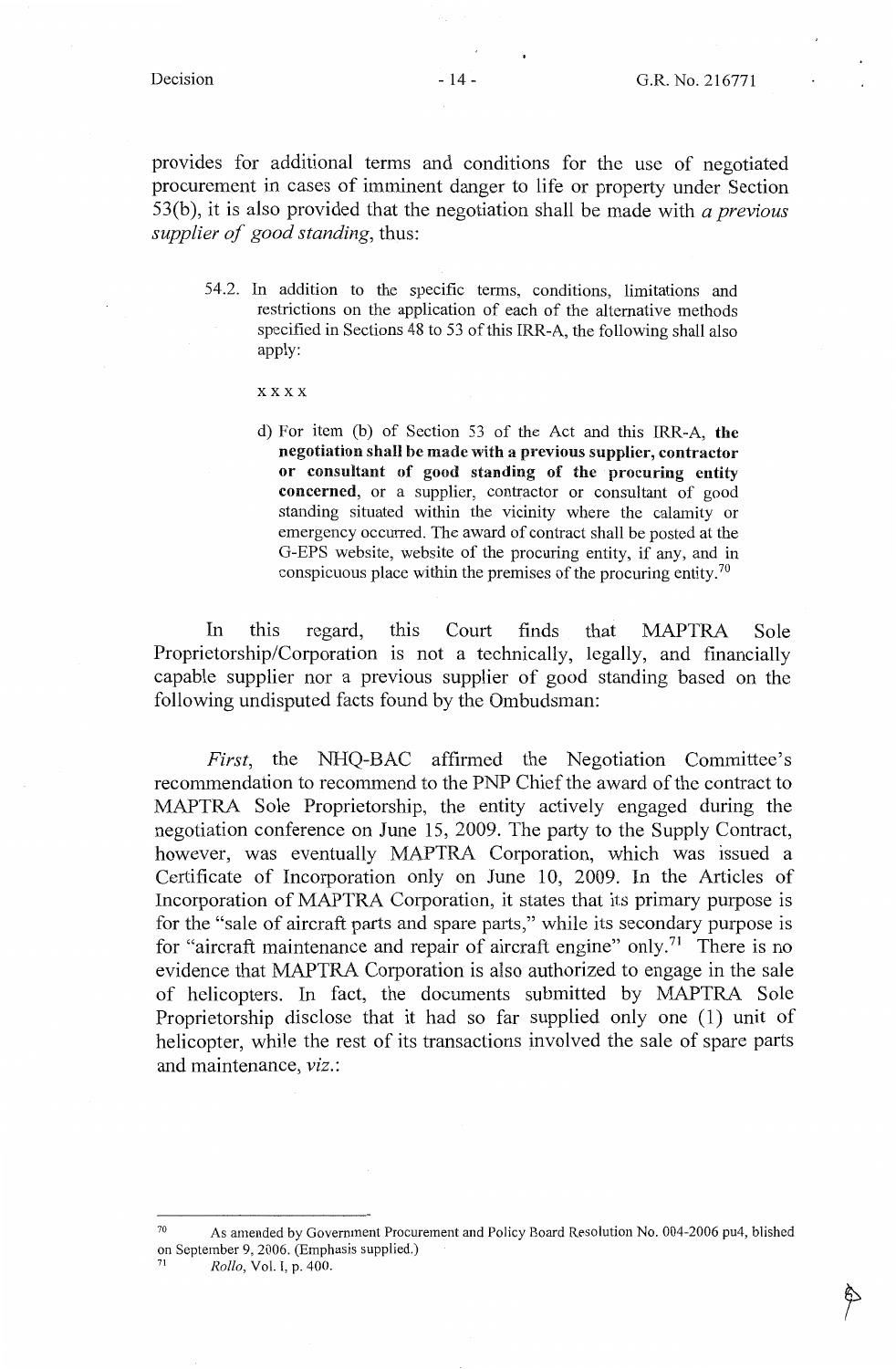| Corporation/Company        | <b>Nature of Contract</b> | Amount           |
|----------------------------|---------------------------|------------------|
| <b>DPWH</b>                | Sale of spare parts       | Php3,068,963.66  |
| Allied Banking Corporation | Sale of spare             | Php9,314,983.42  |
|                            | parts/maintenance         |                  |
| Philippine Navy            | Sale of helicopter        | PHP15,295,000.00 |
|                            | (one [1] unit Rotary      |                  |
|                            | Wing Trainer              |                  |
|                            | Aircraft in 2007)         |                  |
| ABS-CBN                    | Maintenance               | USD348,099.60    |
| Tanduay Distilleries, Inc. | Sale of spare parts       | Php2,742,60472   |

*Second,* as seen from its previous transactions, MAPTRA Sole Proprietorship's single largest contract similar to the purchase of the LPOHs is the sale of one (1) Rotary Wing Trainer Aircraft to the Philippine Navy worth only  $P15,295,000.00$ . To emphasize, the value of the Supply Contract for the purchase of the LPOHs in the present case is worth Pl04,985,000.00, or almost six times the value ofMAPTRA Sole Proprietorship's single largest contract. There is also no showing that MAPTRA Sole Proprietorship had previously supplied helicopters to the PNP, which to be sure, is a separate and distinct entity from the Philippine Navy.

*Third,* as early as the negotiation stage, there were indications that MAPTRA Sole Proprietorship could not deliver the LPOHs compliant with the specifications required by the NAPOLCOM. MAPTRA Sole Proprietorship's formal proposal submitted during the meeting on June 15, 2009 consisted of reconditioned units with expired engine warranties and high flying time records. While the minutes of the negotiation show that there were questions on whether the proposed units to be delivered are brand new, there was no thorough evaluation if they are really compliant with the NAPOLCOM's specifications. In fact, the proposal of MAPTRA Sole Proprietorship also contained a brochure stating that the R44 Raven I helicopters are not air-conditioned, contrary to the requirement of the NAPOLCOM.<sup>73</sup> As it is, the records do not indicate any real effort to thoroughly examine the capability of MAPTRA Sole Proprietorship to deliver the helicopters in accordance with the prescribed requirements of the NAPOLCOM.

*Fourth,* the financial documents submitted by MAPTRA Sole Proprietorship show that it had current assets in 2007 and 2008 in the amount of  $\overline{P}14,180,600.00$  and  $\overline{P}11,594,832.00$ , respectively, and current liabilities in the amount of  $P13,803,844.00$  and  $P12,043,260.00$ , respectively.<sup>74</sup> Thus, in the two years preceding the award of the contract, MAPTRA Sole

74 *Id.* at 375.

<sup>72</sup>  *Id* at 374.

<sup>73</sup>  *Id.* at 400-401.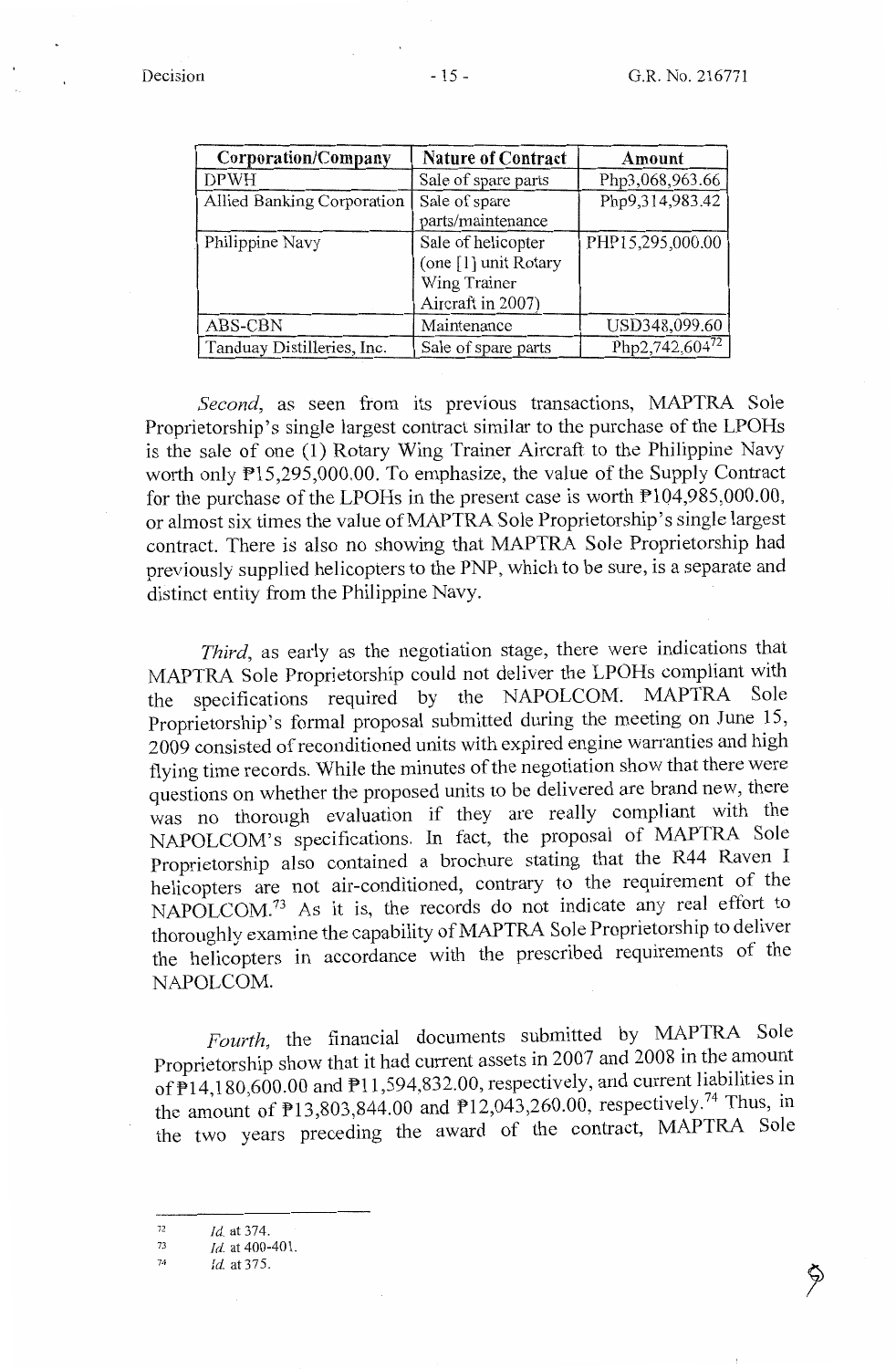Proprietorship had a negative net worth of  $\overline{P}376,756.00$  and  $\overline{P}448,428.00$ . respectively.

In affirming the recommendation of the Negotiation Committee to award the contract to MAPTRA Sole Proprietorship despite a showing that it is not a technically, legally, and financially capable supplier, Ubalde reneged on his obligation as a member of the NHQ-BAC to ensure that standards and criteria laid down by law for negotiated procurement are complied with by the prospective supplier. Under Section 12 ofR.A. No. 9184, the functions of the BAC in the procurement process are:

SECTION 12. *Functions of the BAC*. - The BAC shall have the following functions: advertise and/or post the invitation to bid, conduct preprocurement and pre-bid conferences, **determine the eligibility of prospective bidders,** receive bids, conduct the evaluation of bids, undertake post-qualification proceedings, **recommend award of contracts to the Head of the Procuring Entity or his duly authorized representative:** *Provided,* That in the event the Head of the Procuring Entity shall disapprove such recommendation, such disapproval shall be based only on valid, reasonable and justifiable grounds to be expressed in writing, copy furnished the BAC; recommend the imposition of sanctions in accordance with Article XXIII, and **perform such other related functions** as may be necessary, including the **creation of a Technical Working Group from a pool of technical, financial and/or legal experts to assist in the procurement process.** 

In proper cases, the BAC shall also **recommend to the Head of the Procuring Entity the use of Alternative Methods of Procurement** as provided for in Article XVI hereof.

The BAC shall be **responsible for ensuring that the Procuring Entity abides by the standards set forth by this Act and the IRR,** and it shall prepare a procurement monitoring report that shall be approved and submitted by the Head of the Procuring Entity to the GPPB on a semestral basis. The contents and coverage of this report shall be provided in the IRR.1s

Under the law, the responsibility to determine the eligibility and qualifications of a prospective bidder falls upon the BAC. This obligation holds true even if a procuring entity is justified to resort to alternative modes of procurement. Admittedly, in negotiated procurement, the procuring entity *directly negotiates* a contract with a technically, legally, and financially capable supplier. This cannot mean, however, that the BAC's role in negotiated procurement is altogether removed. On the contrary, the BAC's responsibility includes ensuring that the procuring entity abides by the standards set forth by R.A. No. 9184 and its IRR.

75 Emphasis supplied.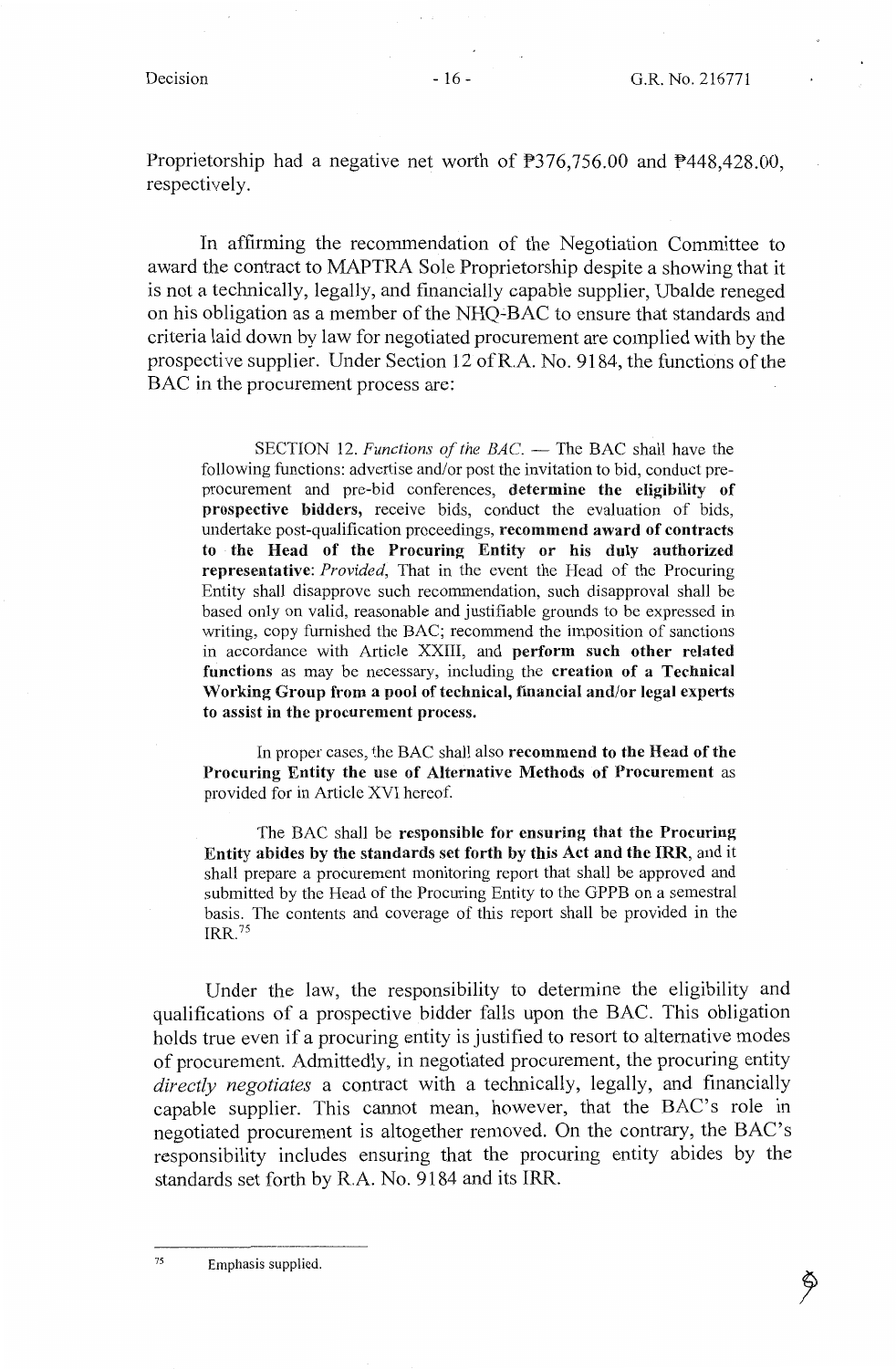Ubalde cannot escape liability by insisting that he merely relied on the determination of the Negotiation Committee that MAPTRA Sole Proprietorship is a technically, legally, and financially capable supplier of helicopters based on the evaluation made by the BAC Legal-TWG. Under the Manual of Procedures for the Procurement of Goods and Services, Volume 2, the following steps are undertaken for negotiated procurement:

The following steps are undertaken in purchasing goods through the negotiated procurement method:

- 1. The method of procurement to be used shall be as indicated in the approved APP. If the original mode of procurement recommended in the APP was Public Bidding but cannot be ultimately pursued, the BAC, through a resolution shall justify and recommend the change in the mode of procurement to be approved by the Head of the Procuring Entity.
- 2. The BAC convenes the appropriate officials for the pre-procurement conference, if deemed necessary.
- 3. The BAC, through the Secretariat, posts for information purposes the procurement opportunity, for a period of seven (7) calendar days, in: a. The PhilGEPS; b. The website of the Procuring Entity and its electronic procurement service provider, if any; and c. Any conspicuous place in the premises of the Procuring Entity. For negotiated procurements in cases of imminent danger to life and property, the Procuring Entity may waive the period for posting. However, the award will be posted in the aforementioned sites. (IRR-A Section 54.2 [d])
- 4. If **the procurement is being negotiated** because of two previous failures of bidding or **in case of imminent danger to life or property,**  the BAC, through the BAC Secretariat, issues invitations to at least three (3) suppliers of good standing for the latter to negotiate a contract. The Procuring Entity may draw these suppliers from its list of registered suppliers. **The procedures for the conduct of public bidding should be observed.** However, the minimum period for each bidding procedure may be reduced.
- 5. The suppliers submit their proposals in a sealed envelope duly marked.
- 6. **The BAC, with the assistance of the TWG, evaluates the price tenders of the bidders. The BAC shall issue a resolution recommending to the Head of the Procuring Entity of the award of the contract to the lowest calculated and responsive bidder for approval.**
- 7. The BAC Secretariat/Procurement Unit prepares the contract, Purchase Order or Job Order for approval of the appropriate authorities, and serves the same to the winning bidder. <sup>76</sup>

Indeed, the NHQ-BAC in this case was mandated to take an active role during the process of negotiated procurement as it was tasked with taking the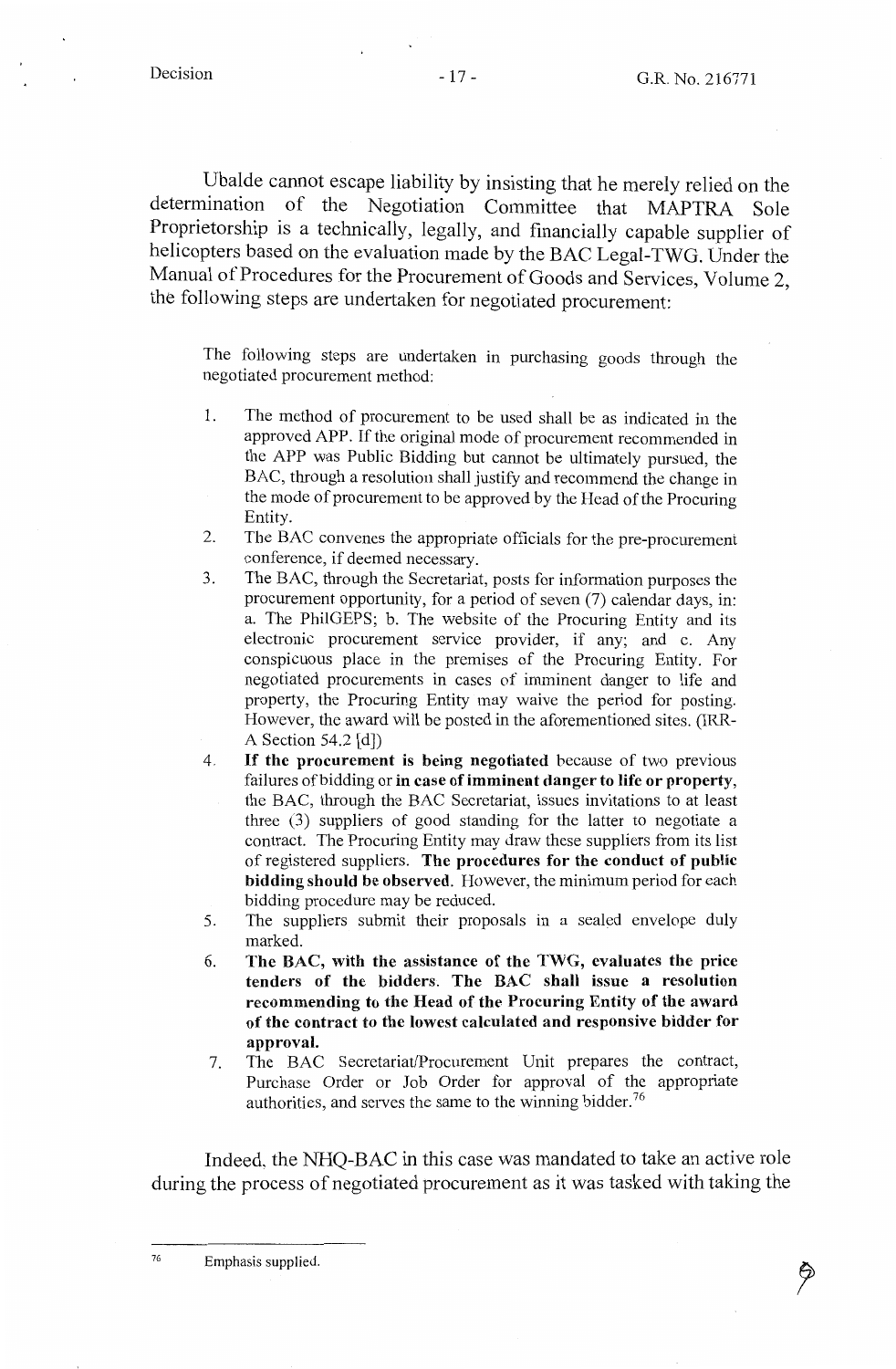lead in evaluating the offers of the prospective bidders. The BAC Legal-TWG's function was only to assist.

Ubalde cannot take solace in the case of *Arias v. Sandiganbayan,77*  which involved the head of an agency who pre-audited and approved the payment for the purchase of improvements by Pasig City, the supporting documents for which turned out to be falsified. In that case, this Court acquitted Arias for violation of Section  $3(e)^{78}$  of Republic Act No. 3019,<sup>79</sup> ruling that "heads of offices have to rely a reasonable extent on their subordinates and on the good faith of those who prepare bids, purchase supplies, or enter into negotiations."<sup>80</sup>

Here, Ubalde signed the resolution affirming the recommendation of the Negotiation Committee to award the contract to MAPTRA Sole Proprietorship not as a head of agency, but in his capacity as a member of the NHQ-BAC, the legally mandated body to vet the qualifications of prospective bidders and/or suppliers.<sup>81</sup> In any case, it is now recognized that the application of *Arias* is not absolute, such as in cases where exceptional circumstances exist that should have prodded the head of agency to go beyond what his subordinates prepared or recommended.<sup>82</sup>

Yet, the Ombudsman and the CA incorrectly characterized Ubalde' s offense as serious dishonesty. It is settled that "the designation of the offense or offenses with which a person is charged in an administrative case is not controlling and one may be found guilty of another offense, where the substance of the allegations and evidence presented sufficiently proves one's guilt."83

Dishonesty is defined as the "disposition to lie, cheat, deceive, or defraud; unworthiness, lack of integrity [x x x]."84 It is the "concealment or

<sup>77</sup>*Supra* note 40.

SEC. 3. *Corrupt Practices of Public Officers*.  $-$  In addition to acts or omissions of public officers already penalized by existing law, the following shall constitute corrupt practices of any public officer and are hereby declared to be unlawful:

xxxx

<sup>(</sup>e) Causing any undue injury to any party, including the Government, or giving any private party any unwarranted benefits, advantage or preference in the discharge of his official administrative or judicial functions through manifest partiality, evident bad faith or gross inexcusable negligence. This provision shall apply to officers and employees of offices or government corporations charged with the grant of licenses or permits or other concessions.

<sup>79</sup>  Also known as the *"Anti-Graft and Corrupt Practices Act."* 

<sup>80</sup>  *Arias v. Sandiganbayan, supra* note 40, at 801.

<sup>81</sup>   $547.82$ See *Duque v. Hon. Ombudsman,* G.R. Nos. 224648 and 224806-70, August 28, 2019, 915 SCRA

<sup>82</sup>*Cruz v. Sandiganbayan,* 504 Phil. 321,334 (2005). 83 *Avenido v. Civil Service Commission,* 576 Phil. 654, 661 (2008), citing *Dabudo v. Civil Service Commission,* 295 Phil. 825, 832 (1993). 84 *Light Rail Transit Authority v. Salvana,* 736 Phil. 123, 151 (2014), citing *Office of the Ombudsman* 

*v. Torres,* 567 Phil. 46, 58 (2008).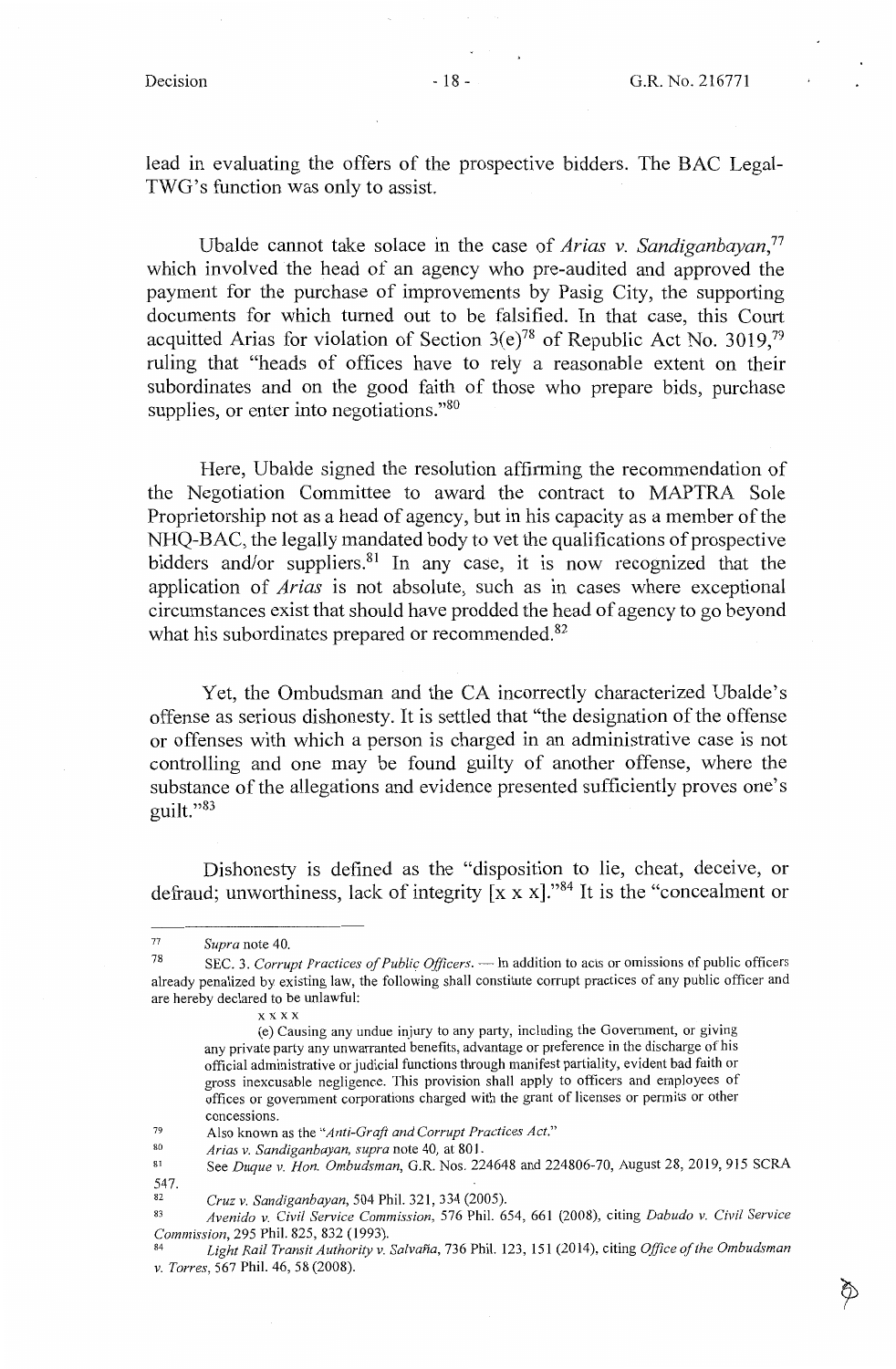distortion of truth in a matter of fact relevant to one's office or connected with the performance of his duties."85 In the present case, there is no evidence that Ubalde lied, cheated, or deceived when he affirmed the recommendation to approve the award of the contract to MAPTRA Sole Proprietorship. Rather, the records show that he solely relied on the findings of the Negotiation Committee and the BAC Legal-TWG that MAPTRA Sole Proprietorship is supposedly a technically, legally, and financially capable supplier, thereby seriously violating his legal duties as a member of the NHQ-BAC.

Instead, this Court finds that Ubalde is guilty of grave misconduct.

Misconduct is the "transgression of some established and definite rule of action, more particularly, unlawful behavior or gross neglect of duty by a public officer."86 It is considered grave when the elements of corruption, willful intent to violate the law or disregard established rules are also present. <sup>87</sup>

In the present case, Ubalde, as a member of the NHQ-BAC, disregarded the established rules on negotiated procurement when it failed to determine the true eligibility and qualification of MAPTRA Sole Proprietorship to supply the LPOHs to the PNP. He violated several provisions of R.A. No. 9184, its IRR-A, and the Manual of Procedures for the Procurement of Goods and Services, Volume 2 when he relegated his function as a mere approving authority of the findings of the Negotiation Committee and the BAC Legal-TWG and grossly failed to abide by his duty to ensure that the criteria and standards laid down by law were met.

As a result of his actions, Ubalde, along with the other members of the NHQ-BAC, gave unwarranted benefits and advantages to MAPTRA Sole Proprietorship, to the damage and prejudice of the government. To note, the award of the contract to MAPTRA Sole Proprietorship could not have been possible without the participation and recommendation of the NHQ-BAC. Thus, for blatant and willful disregard of procurement rules, Ubalde is liable for grave misconduct, punishable by dismissal from service.<sup>88</sup>

Finally, this Court agrees with the Ombudsman and the CA that Ubalde is also liable for conduct prejudicial to the best interest of service because his acts "tarnished the image and integrity of [his] public office."89 His

<sup>85</sup> *Saliva v. Tangcol,* G.R. No. 223429, January 29, 2020.

<sup>86</sup>*Office of the Ombudsman-Mindanao v. Martel,* 806 Phil. 649,662 (2017), citing *Bureau of Internal* 

*Office of the Ombudsman v. Celiz, G.R. No. 236383, June 26, 2019, 906 SCRA 426, 446, citing* Atty. Valera v. Office of the Ombudsman, 570 Phil. 368, 385 (2008).<br><sup>88</sup> Civil Service Commission Revised Rules on Administrative Cases, Rule 10, Sec. 46(A)(3).<br><sup>89</sup> Office of the Ombudsman v. Saligumba, G.R. No. 212293. J

*supra* note 51, at 158.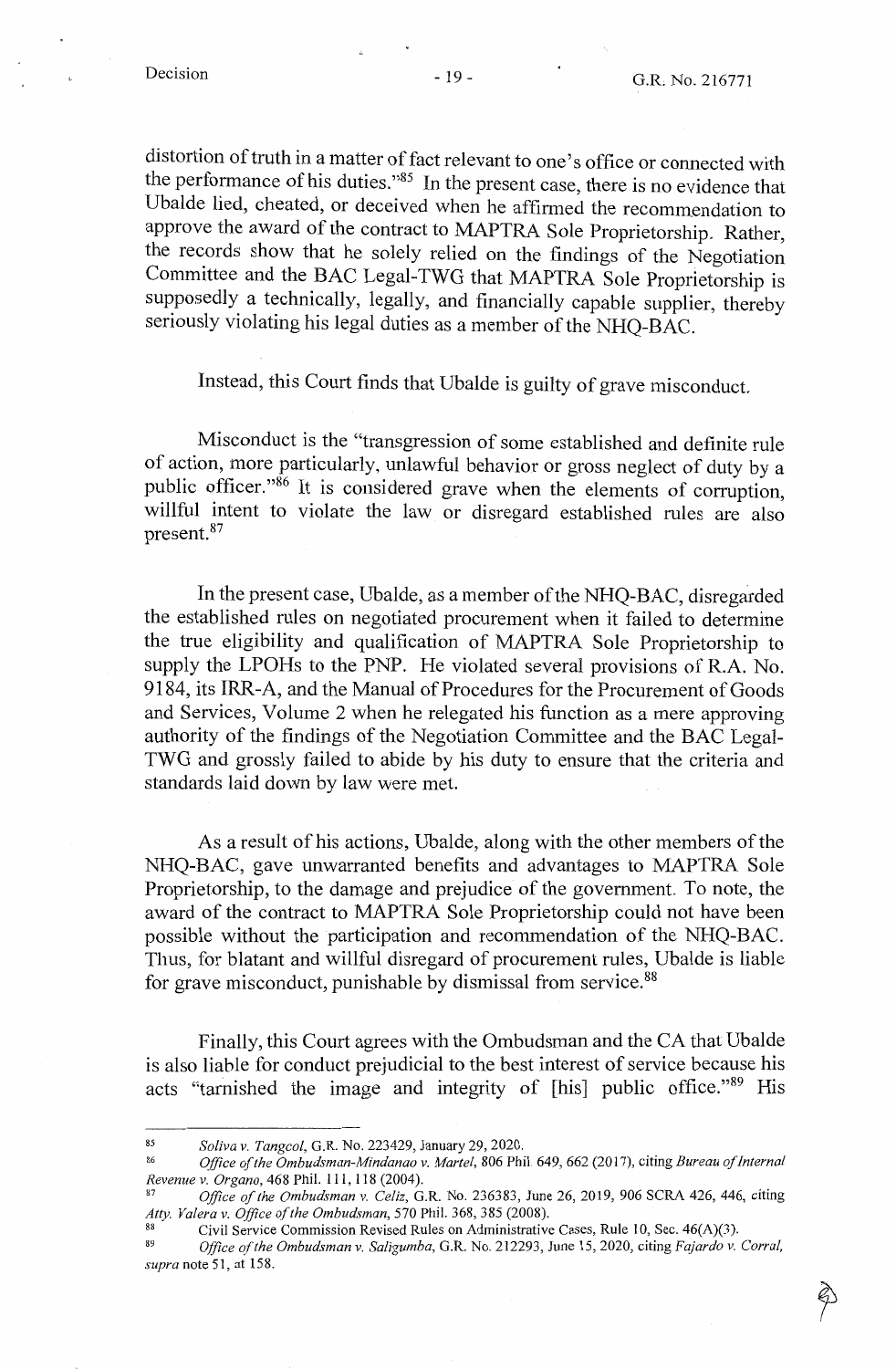participation in the award of the contract to MAPTRA Sole Proprietorship in gross disregard of procurement rules, eventually causing damage to the government, diminished the faith of the people in the service.

**WHEREFORE,** premises considered, the petition is **DENIED.** The Resolutions dated July 24, 2014 and February 12, 2015 of the Court of Appeals in CA-G.R. SP No. 127743 are hereby **AFFIRMED** with **MODIFICATION.** Petitioner Herold G. Ubalde is **GUILTY** of grave misconduct and conduct prejudicial to the best interest of the service. He is **DISMISSED** from the service, with all its accessory penalties.

### **SO ORDERED.**

JHOSEP **Y** *C* LOPEZ Associate Justice

**WE CONCUR:** 

MARVIC M.V.F. LEONEN

Associate Justice

**AZARO-JAVIER** Associate Justice

lté (Vuki

*FONIO T. KHO, JR.* Associate Justice

# **ATTESTATION**

I attest that the conclusion in the above Decision had been reached in consultation before the case was assigned to the writer of the opinion of the Court's Division.

MAŔVIC M.V.F. LEONEN Associate Justice Chairperson, Third Division